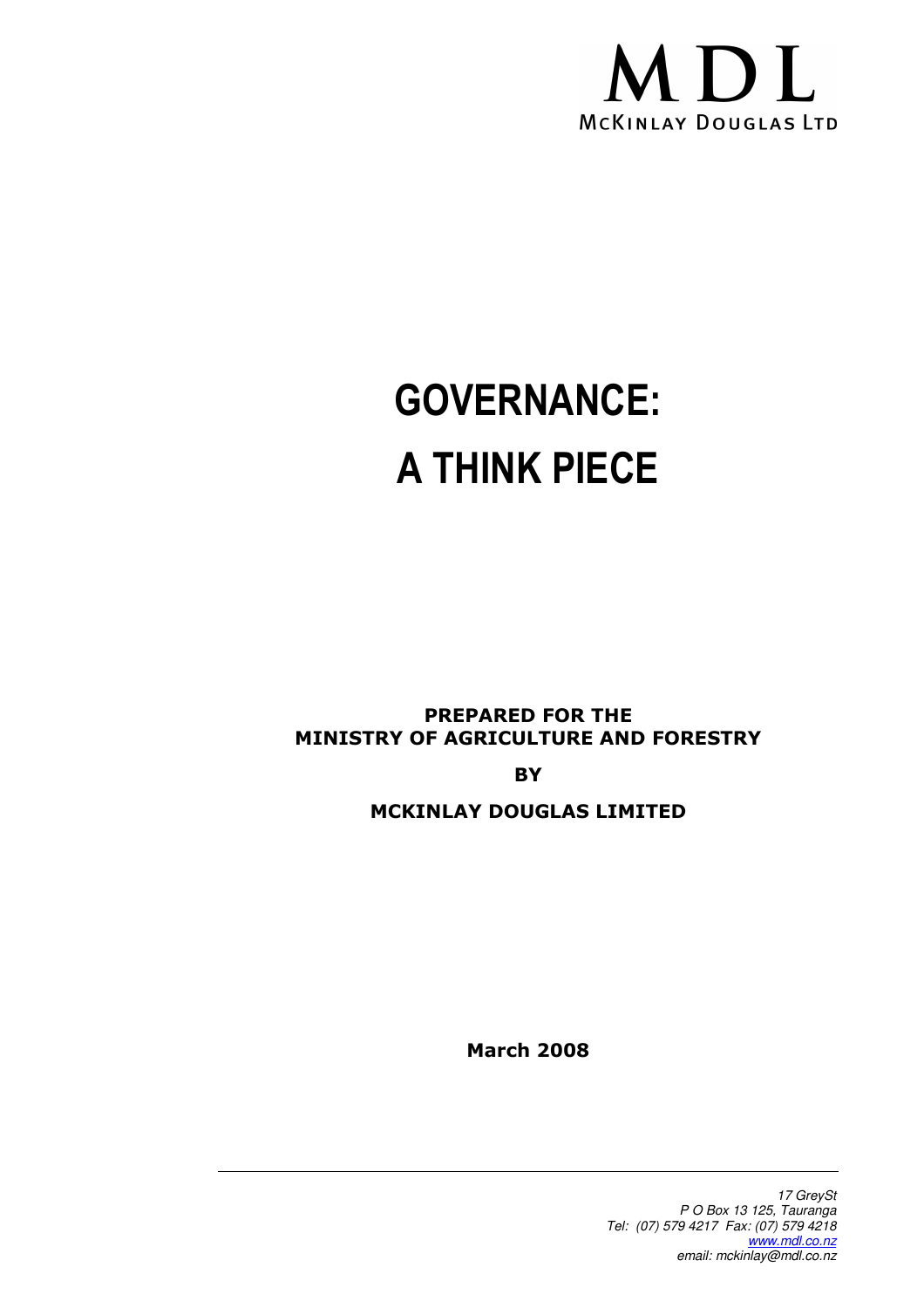

## **Contents**

## Page

| Achieve the transformational change the government is seeking 6<br>Creating a true industry partnership - ensuring collaborative decision- |
|--------------------------------------------------------------------------------------------------------------------------------------------|
| Allow both industry and government to focus on areas within their own<br>interests but act in such a way as to be mutually beneficial and  |
| Provide medium to long-term investment but with the flexibility to                                                                         |
|                                                                                                                                            |
| Include a process of agreeing targets, benchmarks and the steps                                                                            |
| necessary to achieve these targets using co-funding 11<br>Include a process for regular evaluation and reassessment of the                 |
|                                                                                                                                            |
| To the extent possible, utilise existing funding infrastructure 14                                                                         |
| PRINCIPLES FOR DESIGNING THE ORGANISATIONal FORM 16                                                                                        |
|                                                                                                                                            |
|                                                                                                                                            |
|                                                                                                                                            |
| 22                                                                                                                                         |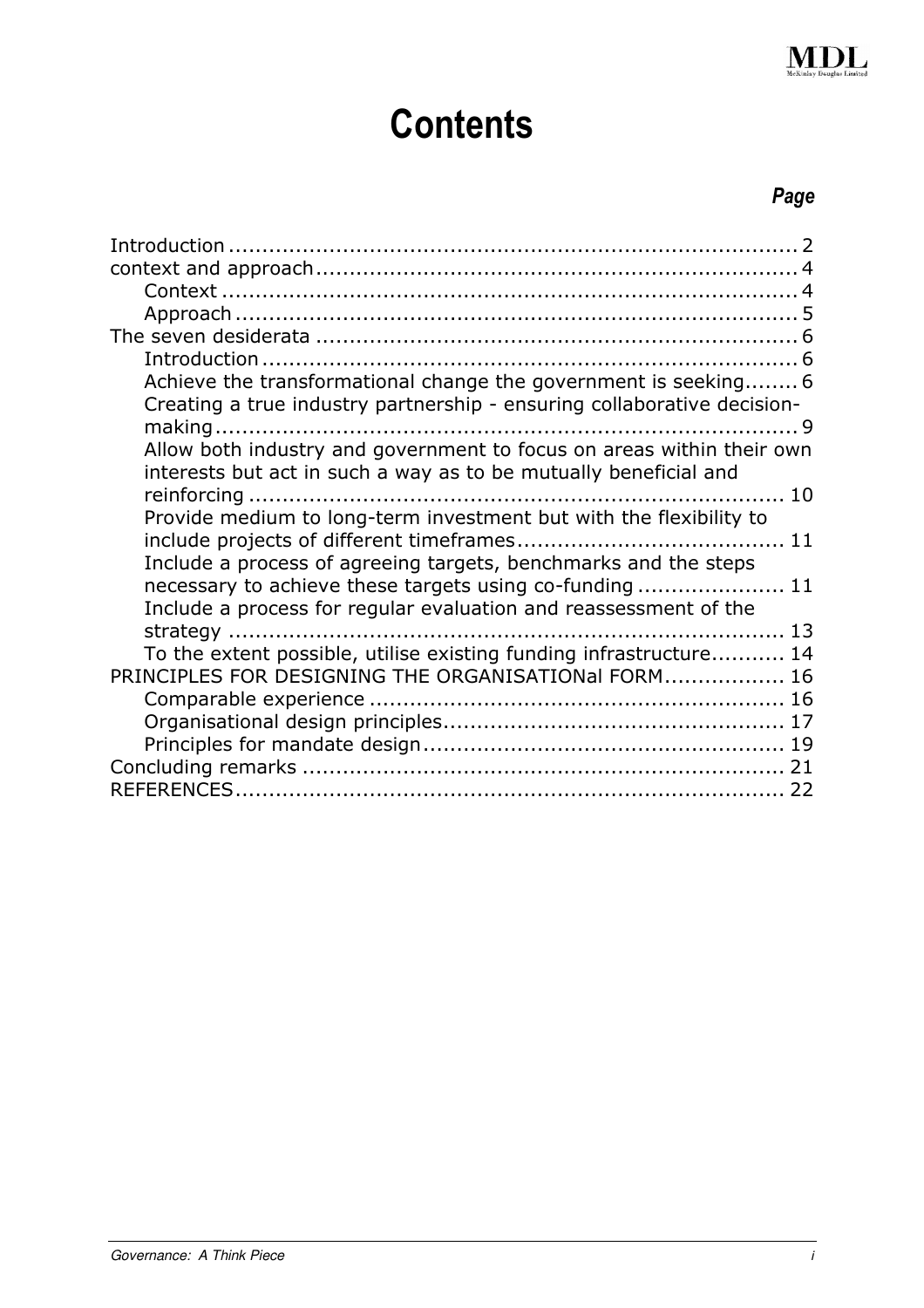

## INTRODUCTION

The Government is considering an initiative to establish a partnership with the pastoral and food sectors, to step up the performance of these sectors through substantial co-investment in education, research, development and commercialisation. The desired results go far beyond business-as-usual, to create transformational sectors of pivotal importance to the economy.

The Ministry of Agriculture and Forestry ('the Ministry', 'MAF') has commissioned McKinlay Douglas Limited ('MDL') to prepare a high level think piece on issues and options for organisational form of the 'partnership' to best perform its collaborative decision-making functions (regarding vision, strategic priorities, and partners' investments) over 10 to 15 years. In particular advice is sought on how options for the organisational form could satisfy the following seven desiderata:

- $\triangleright$  Achieve the transformational change the Government is seeking;
- $\triangleright$  Create true industry partnership and buy-in;
- $\triangleright$  Ensure collaborative decision-making;
- $\triangleright$  Allow both industry and Government to focus on areas within their own interests but act in such a way as to be mutually beneficial and reinforcing (including principles around co-funding levels, intellectual property ownership, relationships with other parties, etc);
- $\triangleright$  Provide medium to long-term investment but with the flexibility to include projects of different timeframes should they meet the criteria, including that of effecting transformation;
- $\triangleright$  Include a process for agreeing targets, benchmarks and steps necessary to achieve these targets using co-funding;
- $\triangleright$  Include a process for regular evaluation and reassessment of the strategy; to the extent possible, utilise existing funding infrastructure.

MDL has been advised that the Government's contribution to the proposed initiative will take the form of a one off capital payment of \$700 million into a special-purpose fund. The brief for the fund's governance body will be to invest the capital, and any retained income, and disburse it as required by the governance body of the organisational form the subject of this think piece. As a working assumption, this think piece proceeds on the basis that the right to require disbursement will be determined by a formula or process key elements of which will include:

- $\triangleright$  An expectation that the whole of the fund, both capital and earnings, will be disbursed over a 10-15 year period.
- $\triangleright$  The cumulative amount which may be disbursed through the lifetime of the fund will be capped to ensure a broadly sustainable level of activity once the initiative is fully operational (which may take several years to achieve).

It is expected that " a partnership of this magnitude and type will be a new way of working for the sectors and government. The proposed partnership would agree to a vision that is clearly not business as usual, that has serious environmental intent and drives transformational change in terms of both productivity improvement and sustainable performance. It would have a role in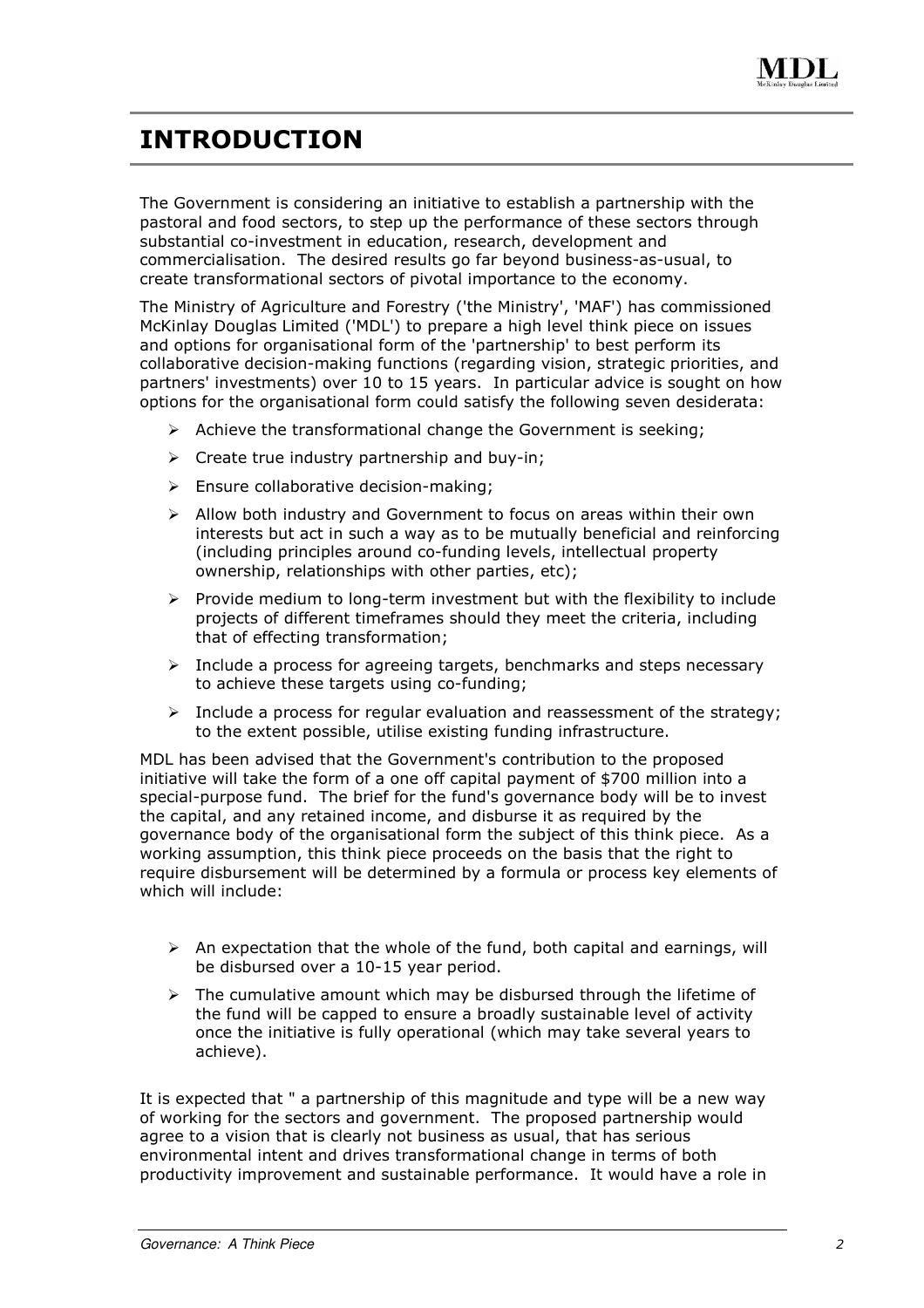

setting the broad investment profile and criteria for funding allocation and determining the initiatives that need to be progressed to fulfil the vision."

MDL assumes an expectation that the governance arrangements for the new organisational reform will reflect the principle that this is a new way of working, including the vision that this is clearly not business as usual. It follows from this that the governance arrangements should be designed at least as much in recognition of the novelty of the role, as with reference to conventional New Zealand public sector management practice.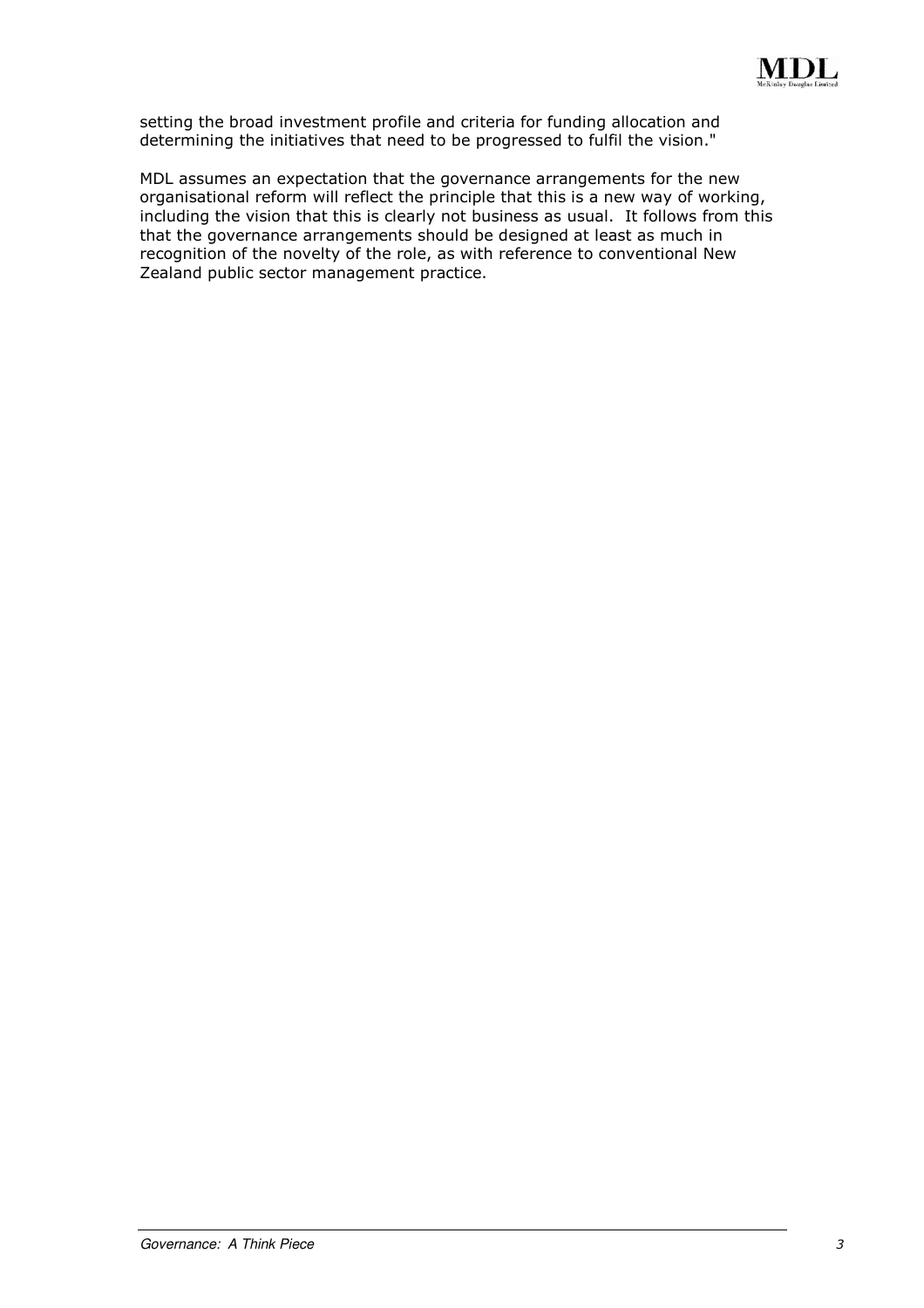

#### CONTEXT AND APPROACH

#### Context

The emphasis on economic transformation as a core part of government policy has been a consistent theme of policy for some years. In 2002 the government released the Growth and Innovation Framework as a statement of its policy for transforming the New Zealand economy. In a section entitled Transformation is Needed it stated:

Innovative activity is becoming the key driver of growth. Countries that create and adopt new technologies and which generate innovation grow faster than those that do not. Knowledge has become a key factor of production, rather than capital and labour. Although the specifics of economic development will vary across countries, the basic principle of the importance of knowledge and innovation are consistently important.

The transformation of the New Zealand economy will require the application of knowledge and innovation across the economy.

In the years since publication of the Growth and Innovation Framework New Zealand has enjoyed modest but not transformational economic growth. Changes in real GDP since 2002 are shown in the following table:



Source: New Zealand Treasury: monthly economic indicators.

New Zealand currently has the fifth lowest unemployment rate in the world at 3.4% and record high labour force participation at 68.8%. Labour productivity presents a less positive picture. OECD estimates of labour productivity levels for GDP per hour worked, based on 2006 data, on an index where the USA = 100 and the OECD average  $= 75$  places New Zealand at 56.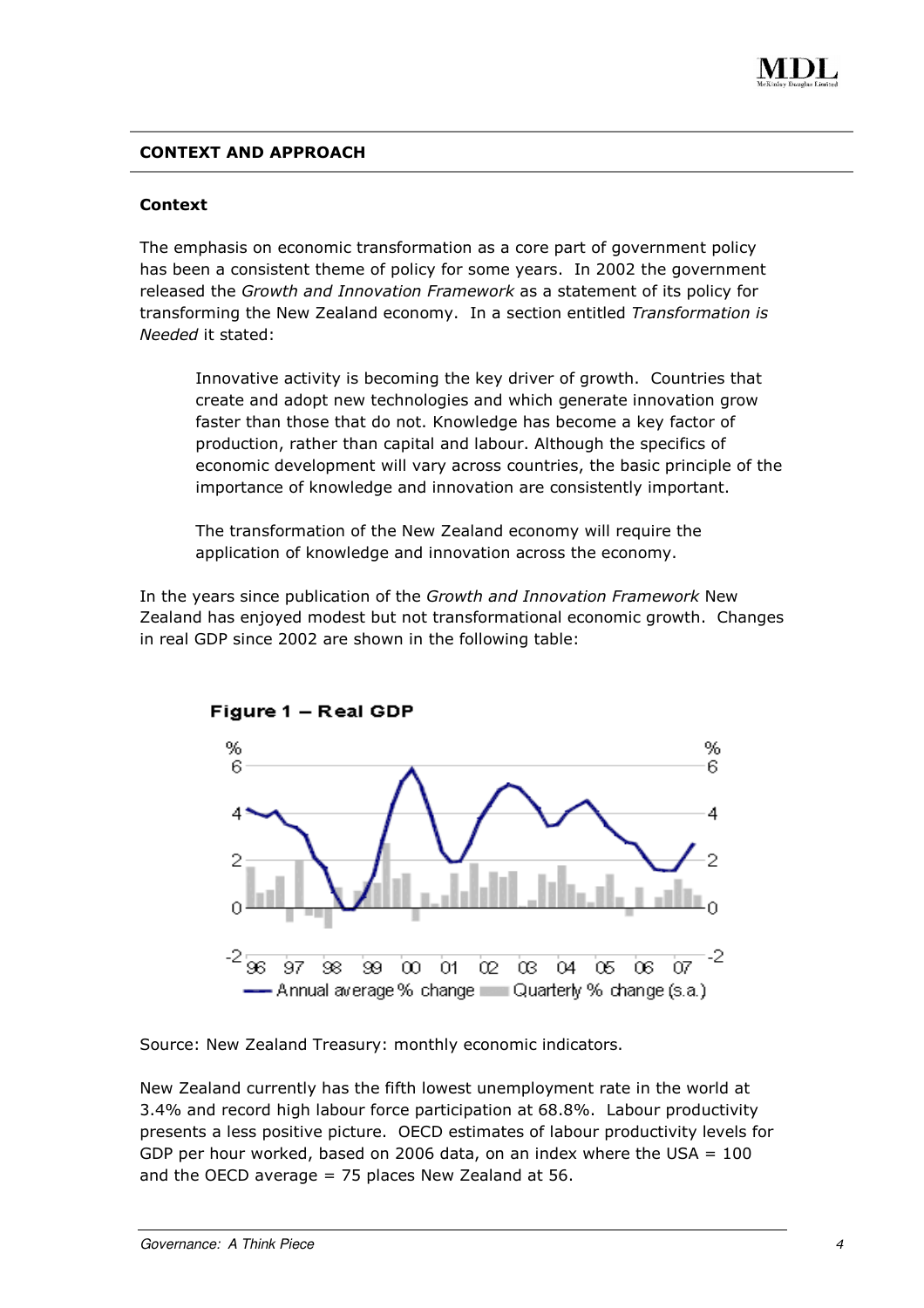

Other changes include a re-evaluation of the importance of New Zealand's primary sector. Changes in commodity prices, especially for dairy products, but for a wide range of other food products as well, suggest a long-term secular shift in the importance of the primary sector. Substantial growth in real incomes in leading Asian economies including China and India, an emphasis on biofuels, and a growing recognition of the potential for "functional foods" are among factors now seen as shifting the relative potential of the primary sector as a major driver of New Zealand's economic growth.

As well, New Zealand has had a further six years of developing the capability of its research and development institutions. This has included the development of the Performance Based Research Fund within the tertiary sector, a new model for funding tertiary education, revised arrangements for research funding with an emphasis on longer term investment, and a growing practice of collaboration among users for example through research consortia.

Government has determined that, despite the progress over the past six years, there is a need to do more and to lift New Zealand's game further. The Minister of Economic Development, in announcing the newest phase of the government's economic transformation strategy, stated that a sharper focus was essential for three reasons:

- to improve our growth rate and productivity levels;
- to be well-placed to capture commercial opportunities around the growing world-wide interest in environmental sustainability; and
- to position New Zealand to take advantage of an increasingly integrated global economy.

#### Approach

This think piece begins by considering each of the seven desiderata set out in the Ministry's brief. It then develops principles for designing the organisational form for the proposed partnership and presents concluding comments.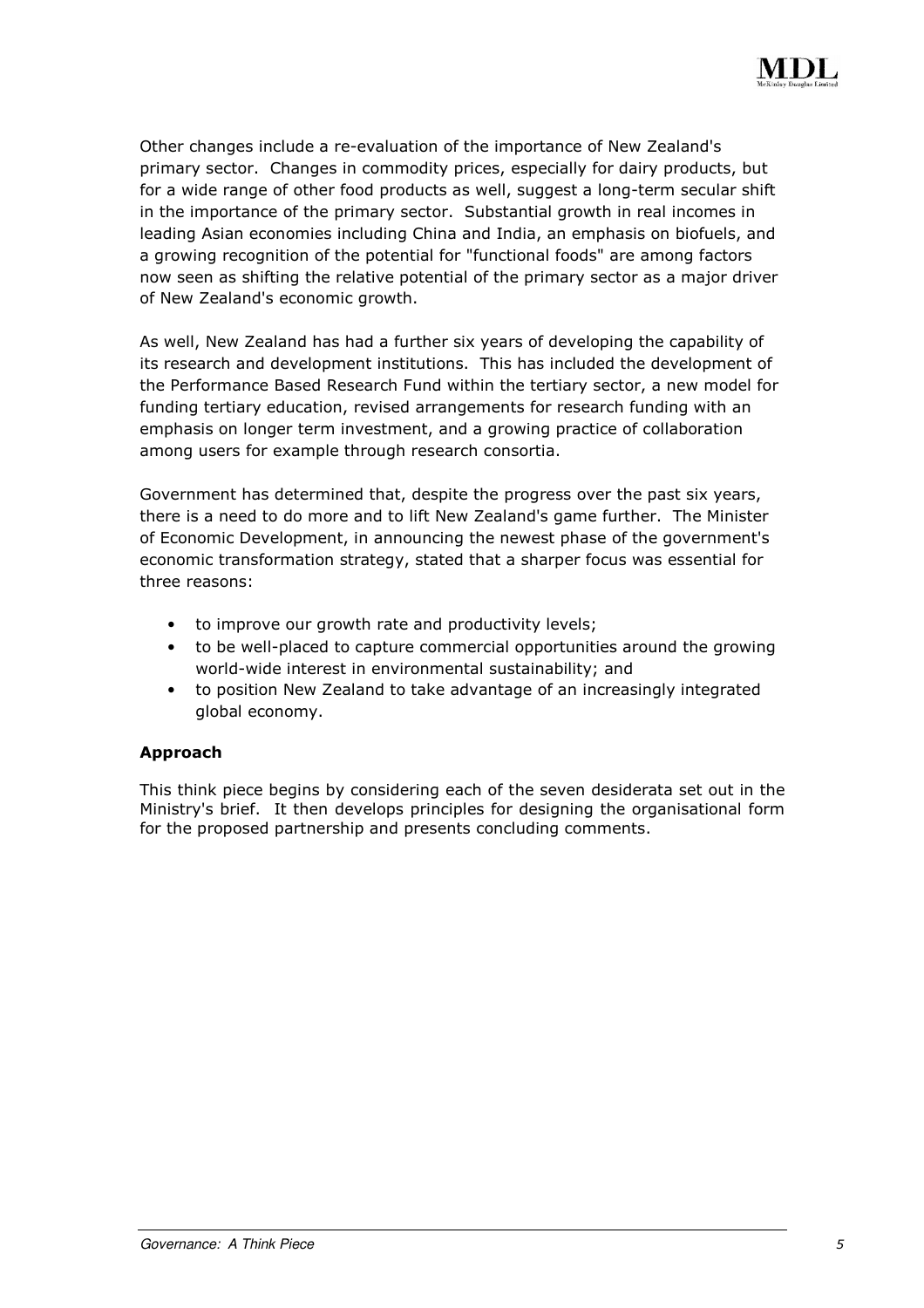#### THE SEVEN DESIDERATA

#### Introduction

Designing the governance arrangements for a new organisational form is often described in terms such as "form follows function" or "fitness for purpose". The common theme is the importance of selecting both an organisational form, and the detailed design for that form, which matches the role the new organisation is intended to perform. The design process is very much one of understanding the environment in which the organisation will operate, the constraints it will face, the performance expected from it, the stakeholder interests it will need to manage, the accountabilities will face and much more.

Often the difference between the optimal performance which the sponsors of the new organisation hope for, and the performance the new organisation actually delivers, Is a function of how well the selection and design phase is undertaken. It is a task which requires a very clear understanding of the long-term trajectory the organisation is expected to follow, and the importance of resisting compromises in the design phase to satisfy individual stakeholder interests if there is a risk those could have an adverse impact even although (sometimes especially because) it may take several years for that impact to take effect. This is particularly important in the design of public sector or mixed private/public sector organisations where the designer may be required to meld together commercial and political considerations which may not readily harmonise. An obvious example is the contrast between the commercial and the political criteria commonly applied to the selection of board appointees. The commercial approach may begin and end with the issue of "fit for purpose" - that appointees have a mix of personal qualities, qualifications and experience which best meet the organisation's needs. The political approach may see this as just one of the considerations which should apply, with issues of representativeness including gender balance given equal weight.

Each of the stated desiderata is considered in terms of what they imply for designing an organisational form best capable of delivering the performance which the government's initiative contemplates. The seven desiderata are now considered in turn.

#### Achieve the transformational change the government is seeking

It is important to have clarity on the nature of the transformational change. The background material speaks in terms such as "this is definitely not business as usual", this "will be a new way of working for the sectors and government", and "economic transformation is fundamentally concerned with migrating a country's product and export mix of goods and services towards those that provide higher value and returns - typically products which differentiate on the basis of innovation and integrity rather than price." The material also notes that "officials are currently working on further advice about how to recognize a transformational proposal in the context of the pastoral and food industries".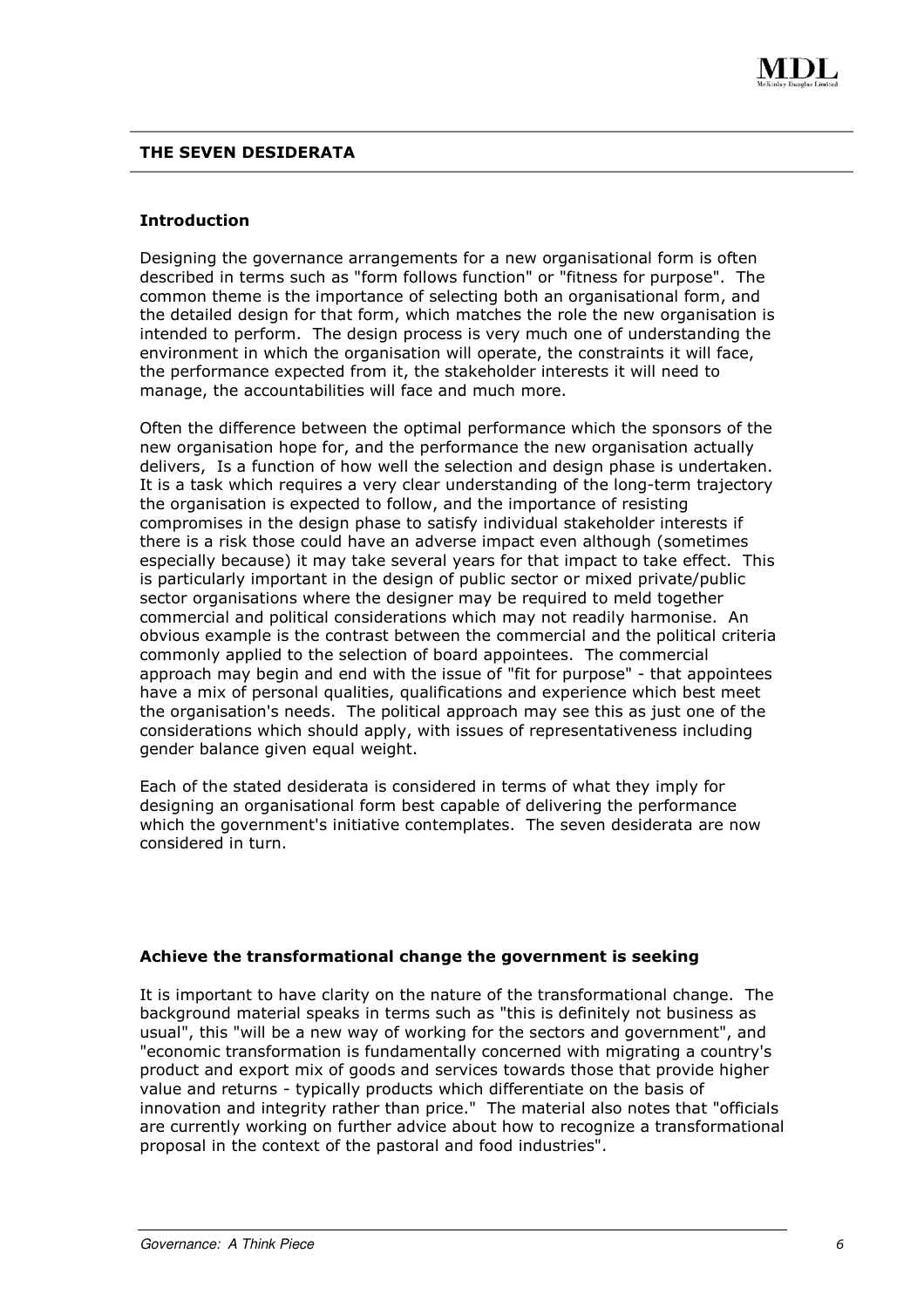There is an inherent difficulty about defining the outcomes from transformational change. Almost by definition, if you had a clear understanding of what the outcomes would look like, then you would also know how to get there, implying that the necessary skills, relationships and resources were already present so that the change, far from being transformational, was simply an application of existing capabilities and understandings.

However, some useful guidance can be found from other sources. First, an example which provides an understanding of a private sector perspective on transformation. The English strategic consultancy Logica, in what it describes as a White Paper on Optimising Post-Acquisition Business Transformation (http://www.logica.com/optimising+post-

acquisition+business+transformation/400005556) sets out the following criteria for managing transformation:

- $\triangleright$  Have a clear high-level vision that links local strategy, objectives and outputs to global strategy and make this clear to the employees of the acquired company from the beginning.
- Analyse and re-analyse the realities 'on-the-ground', as things are never what they seem, and adjust the details of your plan accordingly over the course of the transition.
- $\triangleright$  Have a dedicated change team with a range of experience and skills to ensure all eventualities can be handled.
- $\triangleright$  Conduct change holistically, ensuring an integrated approach at strategic, operational, technical and financial levels.
- $\triangleright$  Use local resources as much as possible in order to minimise resistance to change and train up local management to 'wear the corporate t-shirt' in the process.
- $\triangleright$  Be decisive when necessary to ensure that the milestones are accomplished.
- $\triangleright$  Communicate, communicate, communicate, including both the overall plan and changes in the plan, as well as highlighting successes and any quick wins.

A number of themes emerge which are important for the current project. They include the emphasis on strategy, the calibre of the people leading the process, taking an holistic approach, managing in conditions of uncertainty and communicating clearly and effectively. The emphasis on strategy, including global linkages, is clearly important, and recognized by this project's background material. Equally if not more important are the implications of managing in conditions of uncertainty. This requires a high level of discretion, with a minimum of external "second-guessing" of key decisions.

At the heart of the transformation process is innovation; a recognition which has been a theme of the government's policy at least since the development of the growth and innovation framework. An understanding of what is meant by innovation is clearly crucial. Professor Tom Ling in a 2002 paper for the UK National Audit Office observes that:

Peter Drucker defines innovation as 'change that creates a new dimension of performance' (Hesselbein, Goldsmith and Somerville, 2002, p. 1). More prosaically, Rogers suggests that it is about 'getting ideas adopted' (Rogers, 1995, p.1). Common to all implicit or explicit definitions is the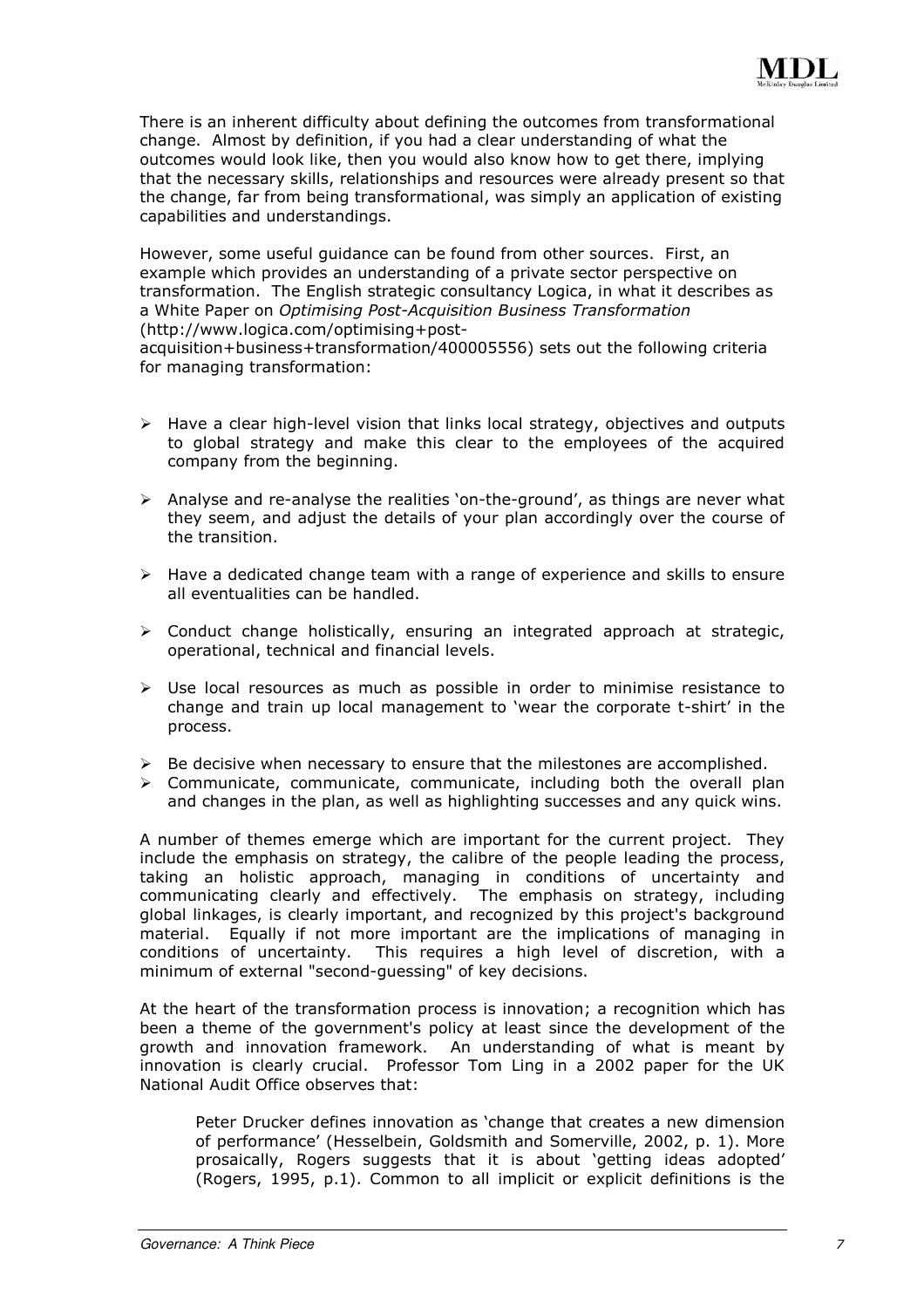claim that it is not only about the creation of new ideas but it also involves putting these ideas into practice in a way which adds value (however defined). The study of innovation is therefore the study of how new ideas are generated, how these lead to changes in organizational or individual practices which add value, and how successful practices are diffused.

If how successful practices are diffused is at the heart of innovation, then a central issue is the attitudes which different societies have towards the preconditions for successful innovation. In a comparative study of innovative capabilities in Anglo-American countries, Dunphy and Herbig (1994) argue that the major differences between the performance of the US versus Europe, Canada, and Australia, rest in:

- $\triangleright$  Their societal structure, including the well-developed relationships between business, government, education, and private investors with access to capital;
- $\triangleright$  Their society's rewards for performance;
- Attitudes toward innovation;
- $\triangleright$  Cultural acceptance of research and its commercial exploitation; and
- $\triangleright$  The structural details with which they stimulate and support the commercialisation of scientific research.

Griffith (2007) considers the relatively poor productivity performance of the UK and the European Union as compared with the US, providing a complementary perspective to that of Dunphy and Herbig. First she observes that:

A consensus has emerged in the literature that faster growth in the US can be traced largely to those sectors that use new technologies, rather than those that produce them.

Next she raises the question why, postulating that the answers are yet to be found:

A wide range of statistics seem to point pretty clearly to the idea that ICT adoption is an important explanation for the productivity gap. Why then have investment rates in the UK declined recently? It seems that some firms within the UK are able to exploit these new technologies to their productivity advantage. What is stopping the others? The main rigidities emphasised in the literature have been in labour markets, and while these may be important in many continental countries, it is unlikely that they are important for the UK given the widespread reforms over the 1980s and 1990s to UK labour markets. What other mechanisms are holding UK firms back? Another one that has been emphasised in the literature is skills, but which skills? Attention has focused on poor management skills – for example, Bloom, Sadun and Van Reenen (2006) showed that US firms operating in the UK are better able to exploit ICT than are UK-owned firms – but others may be relevant. Clearly, many questions remain to be answered.

Driving transformational change, then, is going to require an understanding of what inhibits diffusion coupled with an ability to overcome those barriers. If the barrier is poor management skills, then this initiative will need the means, and the competencies, to ensure that the quality of management is enhanced. If the barriers lie elsewhere, then equally, those will need to be addressed. What is clear is that the governance of the new organisational form will need both the "space" and the mix of capabilities to tackle some deep-seated and difficult problems. This implies both a long-time frame, and a mandate to work across a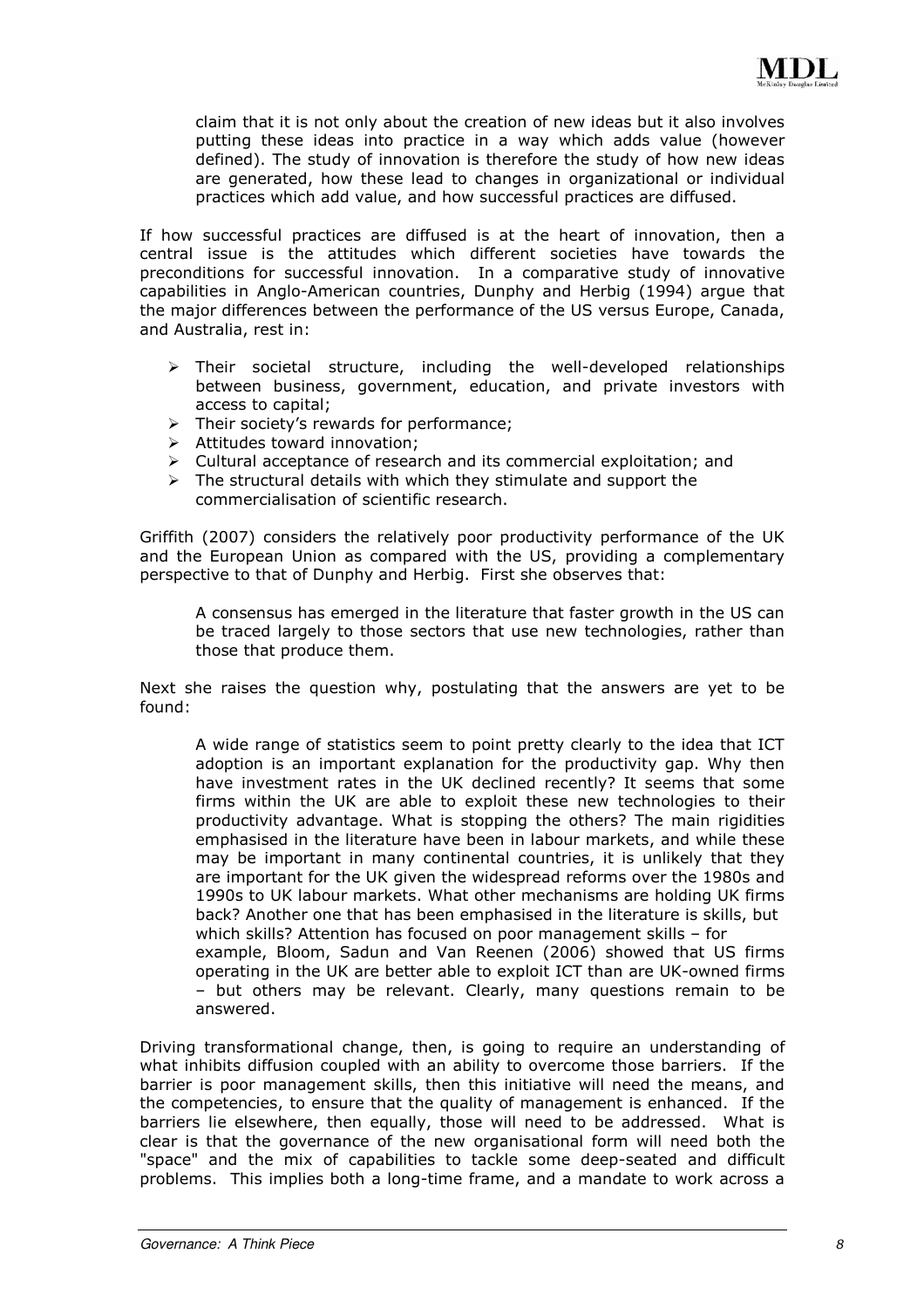very wide range with the minimum degree of "second-guessing" from influential stakeholders.

#### Creating a true industry partnership - ensuring collaborative decisionmaking

These two desiderata are taken together on the basis that both are concerned with creating the optimal means for effective working together between the government and other stakeholders.

There has been a growing emphasis on 'partnership' and 'partnership working' within public sector management in recent years. The practice has been particularly common in England as a means of implementing major central government initiatives with a local or regional focus such as neighbourhood regeneration, local strategic partnerships, and other means of implementing 'joined up' delivery across the social services. Although this is a somewhat different policy context from economic transformation, the issues in terms of effective collaborative working across central government agencies, and with other stakeholders are much the same.

The rhetoric of partnership, and the growing use of 'partnership working', have both come under increasing criticism. First, the term 'partnership' carries with it a strong understanding of mutuality in commitment and mutuality in decisionmaking, amongst other things implying that no one partner is "first among equals". The reality has been quite different. Davies (2003) observes that in England:

The government has implemented urban policy incentives to encourage partnerships. At the same time, it controls local purse strings and seeks to ensure that these partnerships fulfill central objectives. Such an approach encourages collaborative tokenism because partnerships have little power. Business elites recognize this and abstain from the process.

Next, creating effective partnership governance when some parties are appointed as individuals, albeit by virtue of relevant experience, schools, networks etc, and others are appointed as the holders of official positions within a government bureaucracy appears fraught with difficulty. Amongst common experiences have been that the bureaucrat members of governance body may not be given the discretion required to take decisions without reference back, may often be represented by alternates because of the pressures on their time, and may only hold office for part of their appointed time as they move on from the designated position by virtue of which they are part of the governance body.

As effective governance depends on building up trust and understanding amongst the members of the governance body, and on individual members having the mandate to make decisions on matters before the governance body, imbalance between the mandate and commitment of bureaucratic and other members can be a major negative.

A further criticism of 'partnership working' is that the term partnership is often used as a substitute for being specific about the way the intended relationship should work. In a recent critical review of partnership practice in England focused primarily on partnerships between central government on the one hand and local government, the voluntary and community sector and business on the other, Diamond (2006) concludes that: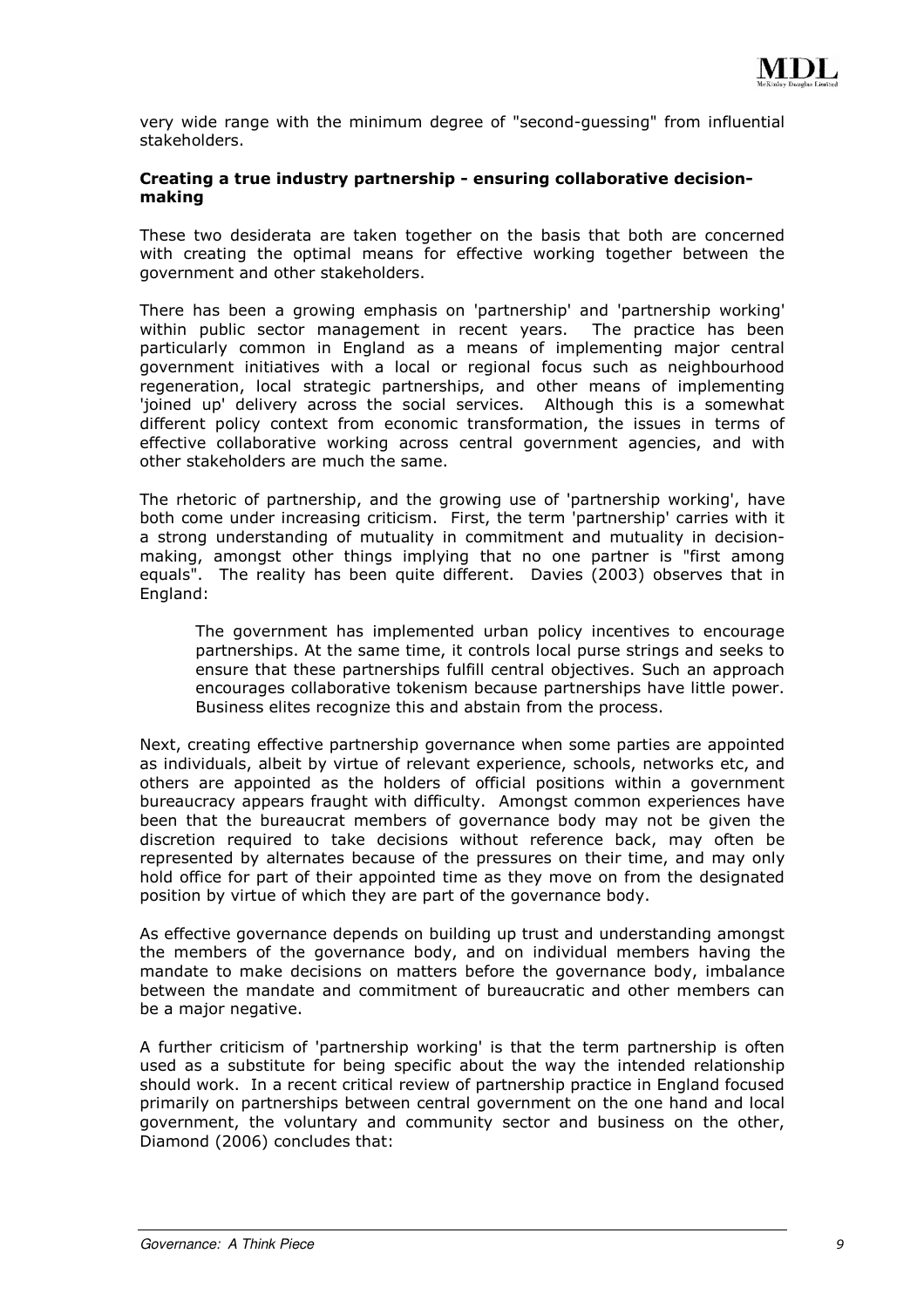The shift in the UK over the past 20 years to new organisational forms of public service delivery have been re-badged as "partnership working". The limitations of such an approach and the weaknesses inherent in this model are well known. In particular the label itself is now redundant. We should try to avoid it. More significantly we should be examining and testing in a more focused way the experiences and practice of those engaged in collaborative work. The rush to partnership has created significantly new organisational structures and modes of delivery. We are now at a stage when we need to move beyond this and to explore whether alternative models "capture" what is happening.

The term 'partnership' seems already to be well embedded in the development of this initiative. It is probably not feasible to draw back from that and seek to apply some other term. What is feasible though is to ensure that the arrangements for the design and structuring of this initiative avoid the pitfalls all too common in the practice of 'partnership working' (pitfalls which have also been commented on in relation to the New Zealand practice of partnership working see Review of the Centre Integrated Service Delivery: Regional Co-ordination - Final WorkStream Report: State Services Commission and the Ministry of Social Development, July 2003).

Instead, what is required is to ensure that the mandate for and design of the organisational form itself facilitates collaborative working. This will require clarity on the nature of the expected relationships between the government and other stakeholders, and on the incentives which different stakeholders will have to underpin collaborative working.

At this stage of development of the policy, it may be difficult to specify exactly how this should be done until one matter in particular is clarified. This is whether the proposed organisational form is itself the "partnership" or 'collaborative' working mechanism, or whether the partnership or collaborative arrangements will sit outside the organisational form, leaving it to focus on its specific role of investing the funding stream available to it so as to best promote transformational change for the food and pastoral sectors.

The need for clarity can be seen from the Cabinet paper's statement of the four main principles that should underlie the partnership's development of strategic priorities. The first principle is stated as "priorities will be jointly developed by government and industry - this is the cornerstone of progressing as a true partnership". Apparently undecided is whether this is government and industry sitting outside the new organisational form but developing priorities intended to inform its own development of its long-term strategy, or whether government and industry are sitting around the governance table developing a long-term strategy as themselves making up the governance body.

#### Allow both industry and government to focus on areas within their own interests but act in such a way as to be mutually beneficial and reinforcing

This seems primarily a matter of the nature of the mandate which the new organisational form has for applying the funding available to it for the purpose of promoting transformational change. This should include a requirement that one of its priorities is to encourage greater collaboration between government and industry in a way which recognizes the comparative strengths of each government in the provision/production of public goods, and appropriate regulatory environment etc, and industry in adding long-term value to the pastoral and food sectors.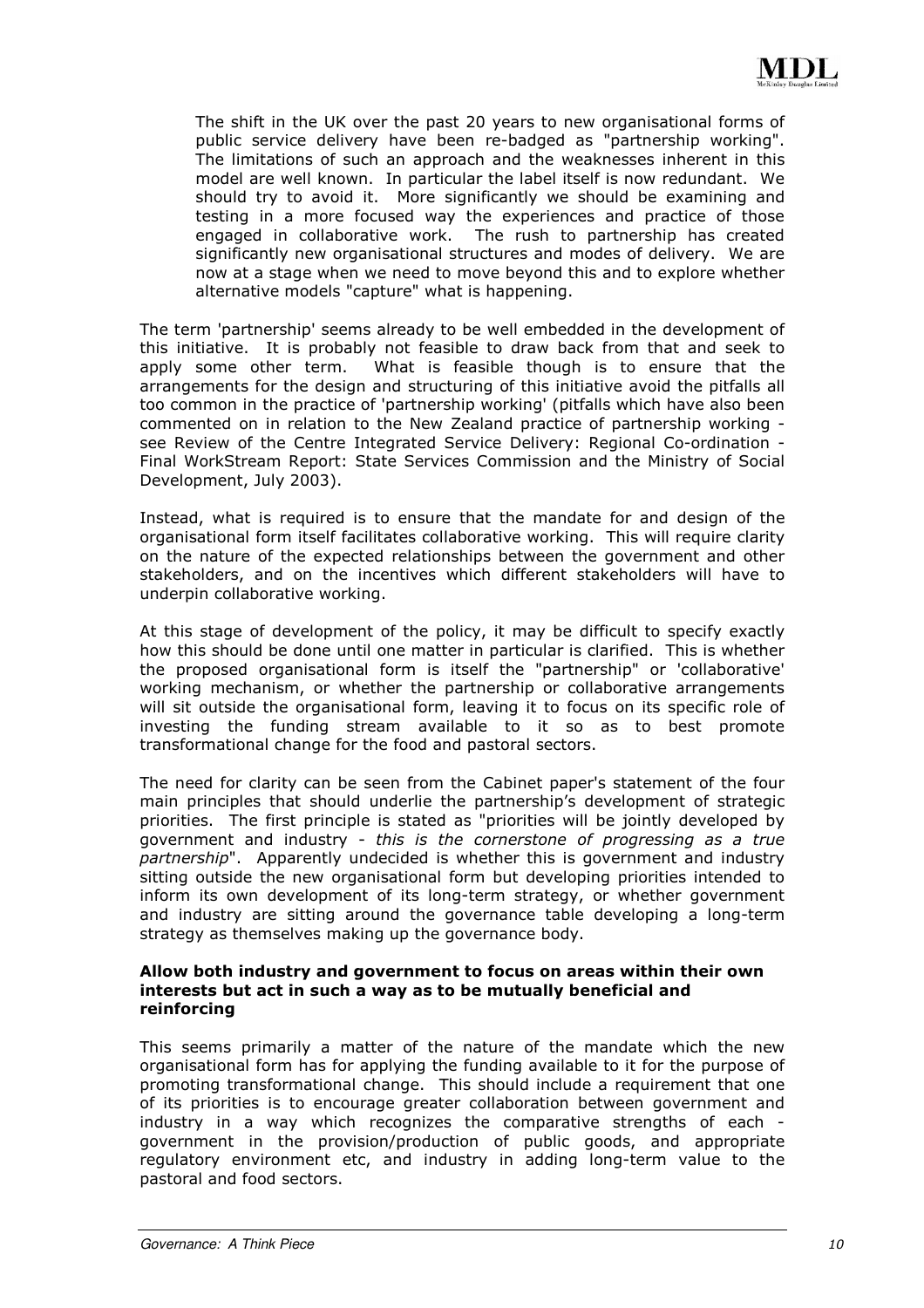Issues such as co-funding levels, IP ownership and relationship with other parties should be the responsibility of the new organisational form within general criteria set by government in the establishment of the new fund. These could include:

- $\triangleright$  As signalled by the Cabinet paper, an "aim for overall investment to be matched 1:1 between the public and private sectors" thus providing discretion in individual cases.
- $\triangleright$  A statement on the government's expectations for the ownership of intellectual property. This is a complex area (see the useful discussion in appendix B of Rand-Qatar Policy Institute (2008). The decisions taken will be key incentive signals both for industry partners, and for research and other personnel involved in individual projects. Rather than prescribing specific rules, the government may prefer a general statement that the governance body will manage the regime for intellectual property rights in accordance with best current practice so as to optimise the benefit for New Zealand.

#### Provide medium to long-term investment but with the flexibility to include projects of different timeframes

This is very much a function of the mandate which the governance body has. The presumption is that the governance body will be making its co-funding decisions within the framework of a long-term strategic plan or framework for transformation of the pastoral and food sectors. Some projects may be relatively short-term in nature but others will need to be medium to long-term if the transformation objective is to be achieved.

This means that the governance body's mandate must itself have a multi-year focus. Although there will be a case for some short-term performance indicators (for example development of appropriate systems, strategic plan etc), the major performance indicators will need to be multi-year with a clear understanding that the governance body is in place for the long-term and will not be subject to shortterm sanctions for non-performance. This will help ensure that both the governance body, the people whom it engages to develop and deliver its programmes, and its industry and government partners are all able to make their own decisions with confidence in the long-term stability of the entity.

It should be understood that this is not so much a matter of how different structural options facilitate or otherwise medium to long-term investment, as a matter of the "degrees of freedom" in the mandate the governance body has from government. To put it another way, it is government which needs to facilitate the provision of medium to long-term investment by ensuring that the mandate it gives the body is appropriately specified so that the design of the structure itself can proceed in the certain knowledge it is to have the power to undertake medium to long-term investment. Critically, this will include ensuring that both the arrangements for the appointment and remuneration of members of the governing body, and for the evaluation and reassessment of its performance and strategy, underpin the degree of discretion needed for effective long-term investment in an environment of uncertainty.

#### Include a process of agreeing targets, benchmarks and the steps necessary to achieve these targets using co-funding

The first question that this desideratum raises is whether this is to be a process which the governance body ensures is applied to individual co-funding projects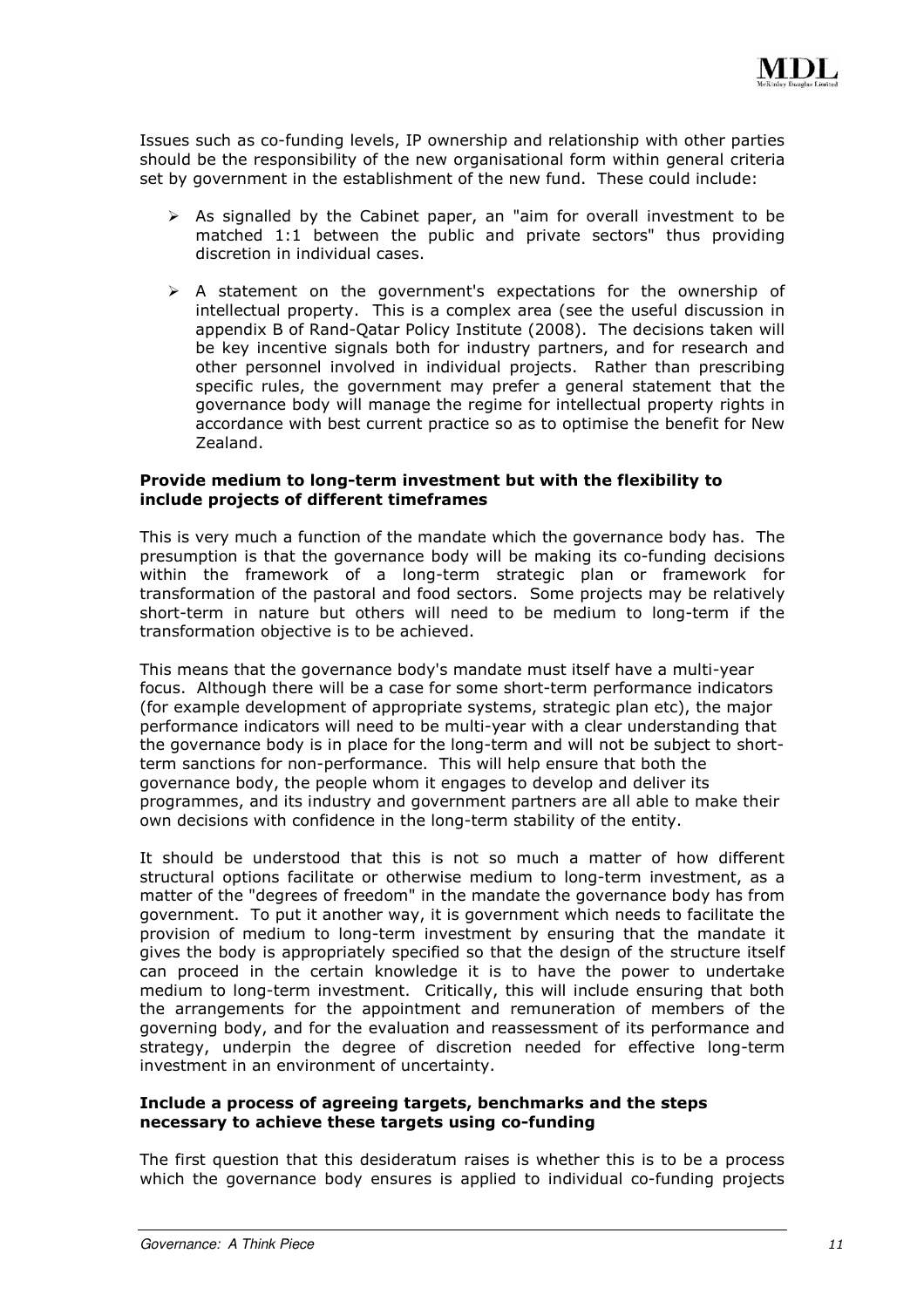(and for that matter any projects which may not be co-funded), or to its overall role and function. The concept of agreeing in advance targets and benchmarks for the transformation of the pastoral and food sectors does have some methodological and conceptual difficulties with it. Transformation is not a "painting by numbers" undertaking. Instead, it is somewhat closer to the serendipitous consequence of the alignment of favourable circumstances, leadership, resources, opportunities and other factors which are extremely difficult to specify in advance.

Following an intervention logic process, the governance body could certainly be asked to spell out the rationale for the activities it proposes to undertake, the milestones it would expect to observe, and generally how it would undertake "course correction" where it considered that necessary. It will be important to avoid any suggestion that the process of targets, benchmarks etc will be used to facilitate a degree of micro-management of the performance of the governance body.

Here, there is a parallel with a current debate within the European Research Area on the issue of why European research has been falling behind the US. Bonaccorsi (2007) draws a series of distinctions between so-called slow growth old established sciences, in which Europe appears to specialise, and rapid growth new sciences. One extremely important point he makes is:

Second, this growth is characterised by growing diversity. Discoveries do not follow, as in classical physics or modern high-energy physics, a convergent pattern, in the sense that most scientists agree on suitable research directions. Quite the contrary, there are several research programmes for each new field, each claiming validity, that share common hypotheses rooted in an accepted paradigm, but then diverge, even strongly, on specific sub-hypotheses and on specific directions of search.

In essence, what he is saying is that investment decisions in the new sciences cannot be based on a scientific consensus as to the most promising direction for further research - there is no consensus but a series of contending views. A different approach is required. His argument is that investment should follow performance - support should be given to those scientists, and those institutions, whose track records show the highest propensity to produce good science. His chosen metric is citations in peer-reviewed literature, focusing on the so-called "upper-tail" - citations in the most prestigious journals.

The same issue will confront government in mandating the proposed governance body. It is extremely unlikely that any degree of consensus can be achieved across government, industry and leading research and education institutions on the particular measures which need to be taken to achieve the desired transformation of the food and pastoral sectors. This leaves the option of appointing "the best people" and giving them the "space" they need to develop and implement a transformation strategy. It is an approach which may appear inconsistent with current understandings of accountability for the expenditure of public monies but its adoption may be a condition precedent to achieving success in a highly uncertain and unpredictable environment.

The situation may be different at the level of the individual project, depending on the nature of the project itself. Certainly, there is a case that individuals or organisations seeking funding from the new body should be able to spell out what they expect to achieve, broadly over what time frame, and how that achievement would be recognized. There is some evidence that, on a project by project basis, in areas such as commercialisation of scientific discovery, that an appropriate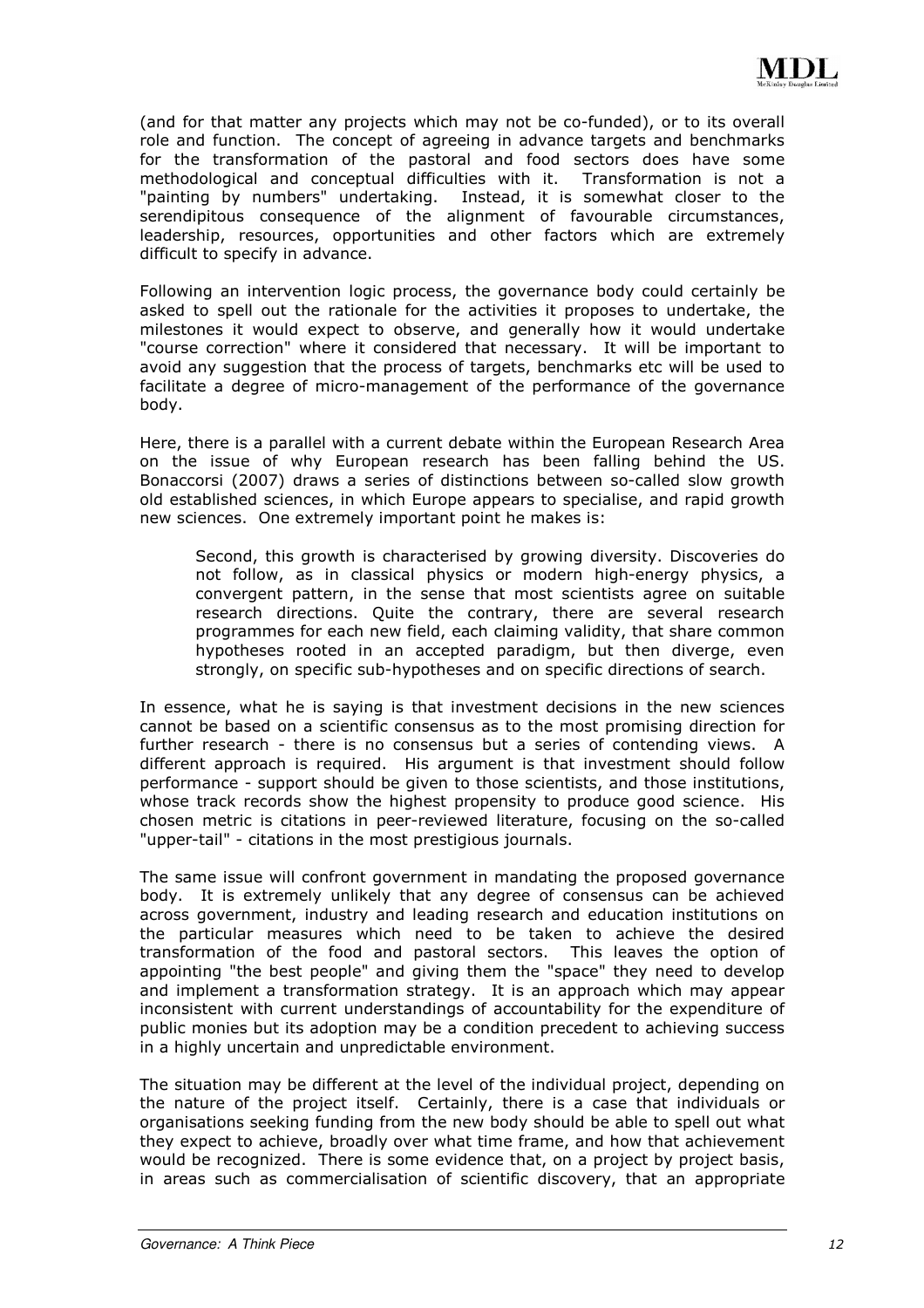focus on business planning and structure can be beneficial. Smith and Pech (2006) provide an overview of the State of Victoria's Science, Technology and Innovation Initiative which was established to facilitate and commercialise scientific innovations. They find merit in putting structure in place but within a culture of flexibility focused on outcomes observing that "One of the major findings of the STI Initiative concerns the development of governance structures for each project. Rather than introducing rigidity and decision speed-bumps, the introduction of well-designed governance structures provides rapid and useful feedback and favourable control measures." They also concluded that "Structure in this case has provided a framework within which each project was able to flourish. Rather than creating rigidity, scientists, reluctant as they may be at the outset, claim they feel a sense of security innovating within the STI structure."

It would be useful for the mandate for the new governance body to include a requirement that it put in place appropriate project governance, monitoring and reporting mechanisms, but recognizing that these will vary considerably depending on the degree of uncertainty inherent in the project itself. For example, commercialising an already extant scientific innovation may be significantly more straightforward than determining the optimal means of ensuring the take-up of new technology by SMEs in the food and pastoral sectors.

#### Include a process for regular evaluation and reassessment of the strategy

It is simply a matter of good practice that the governance body should ensure its transformation strategy, once adopted, is the subject of regular evaluation and reassessment. Good strategies are not set in concrete to be reviewed annually or on some other cycle. Instead, they should be regarded as continually evolving in response to feedback, new information, ongoing analysis, the match between expectations, milestones and outcomes and so on.

The question of the extent to which the governance body's strategy is subject to external evaluation and reassessment is a separate matter.

The Rand-Qatar Policy Institute (RQPI) report on the design of the Qatar National Research Foundation observes that:

Institutional-level evaluation will be crucial, even in the earliest phases of QNRF. A rigorous evaluation of the fund's performance in meeting its goals and furthering its mission is important not only for planning future growth, as addressed below, but also for solidifying its role in the research community in Qatar and maximizing its impact on research worldwide.

To promote quality and transparency and better serve Qatar, we also recommend formally incorporating outside views, through surveys or third-party reviews.

This comment was based on RPQI's review of current practice within, especially, American foundations. The responsibility for evaluation, and acting on the findings from evaluation, rests with the board of the foundation.

The case for regular evaluation and reassessment is incontestable. The crucial question is who holds the responsibility for determining what consequences should flow. At one extreme evaluations would be confidential to the governance body and simply used by it as a means of determining the extent to which any changes were required. At the other extreme evaluations would be public, wholly or partly undertaken by external parties, and with the responsibility for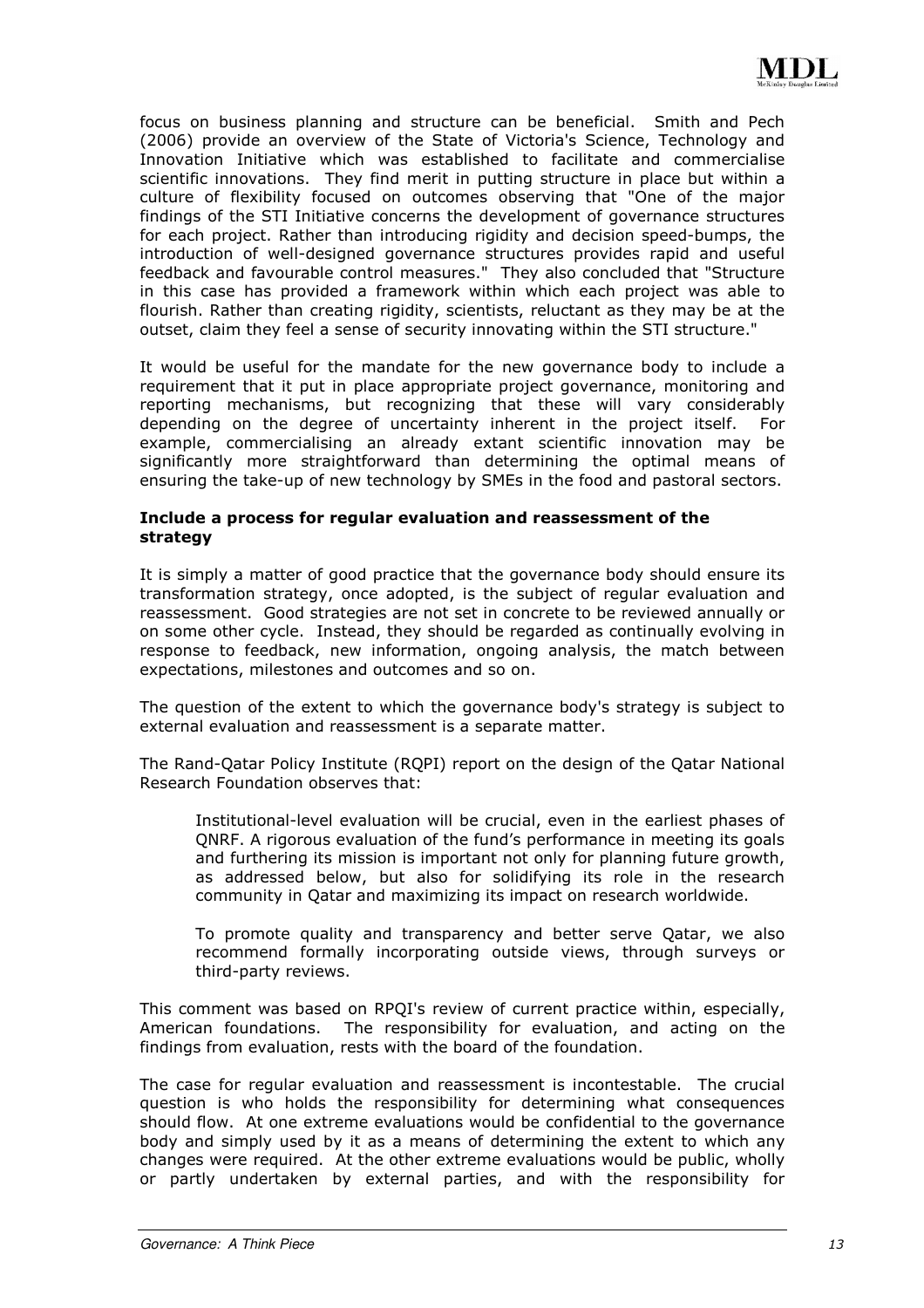determining consequences resting with ministers or other external decisionmakers. As a midpoint, evaluations would be the responsibility of the governance body, incorporate outside views and be publicly available (and perhaps tabled in the house?). Decisions on what steps should be taken as a consequence of the findings from evaluation would be the responsibility of the governance body.

At issue is the extent to which the governance body has the discretion to develop and implement the proposed transformation strategy. To be effective in its role, the governance body will need to know that it does have the mandate not just to develop a transformation strategy (through a process which will obviously involve a high degree of consultation with stakeholders including government, research and educational institutions and the private sector), but also to implement the strategy in relative freedom from attempts by one or more stakeholders, including government, to apply short term "course correction". This follows from the fact that any transformation strategy will inherently be operating in an environment of relative uncertainty and in which the impact of implementation initiatives may take some considerable time to become apparent.

Current New Zealand practice for the oversight of crown related entities, including SOEs, including both the appointment of members of governance bodies, the terms on which they are appointed, and the oversight of their performance has attracted concern from within the talent pool which the government seeks to tap. In 2006 Dr Richard Norman of Victoria University's Management School reported that research into perceptions of directors of the largest state-owned enterprises found that "directors were concerned about undue political influence on appointments, a lack of involvement by board chairs in appointments, undue weight placed on 'diversity' based appointments, and levels of remuneration." (see Victoria management school newsletter issue 2 2007). There is considerable anecdotal evidence that this concern remains, and extends into the extent to which ministers and others seek to influence the strategic direction of government controlled organisations.

In many respects, it is understandable that the government should seek to intervene, perhaps extensively, in the governance and management of organisations which it owns and/or controls. Generally, governments hold the ultimate accountability for performance. Often the organisations represent an integral part of the delivery of important government strategies.

In this case however, there is an important judgement call to make. If this new entity is established within the conventional framework for government oversight, monitoring and evaluation, then it may face a very real difficulty in recruiting and retaining the calibre of people required at a governance level and, even if it does so, in getting the full commitment needed from them to optimise the chance of success for this initiative. The arrangements for regular evaluation and reassessment of the strategy must be designed to match the mandate, including the degree of discretion, required to attract and retain a governance body of the calibre this initiative requires. This will include recognizing that what has to be put in place is a multi year strategy whose results will necessarily take time to become fully apparent.

#### To the extent possible, utilise existing funding infrastructure

In one respect, this is what in colloquial terms is often referred to as a "nobrainer". There is no point in trying to reinvent the wheel, especially if there are already well experienced and established processes in place which can be accessed.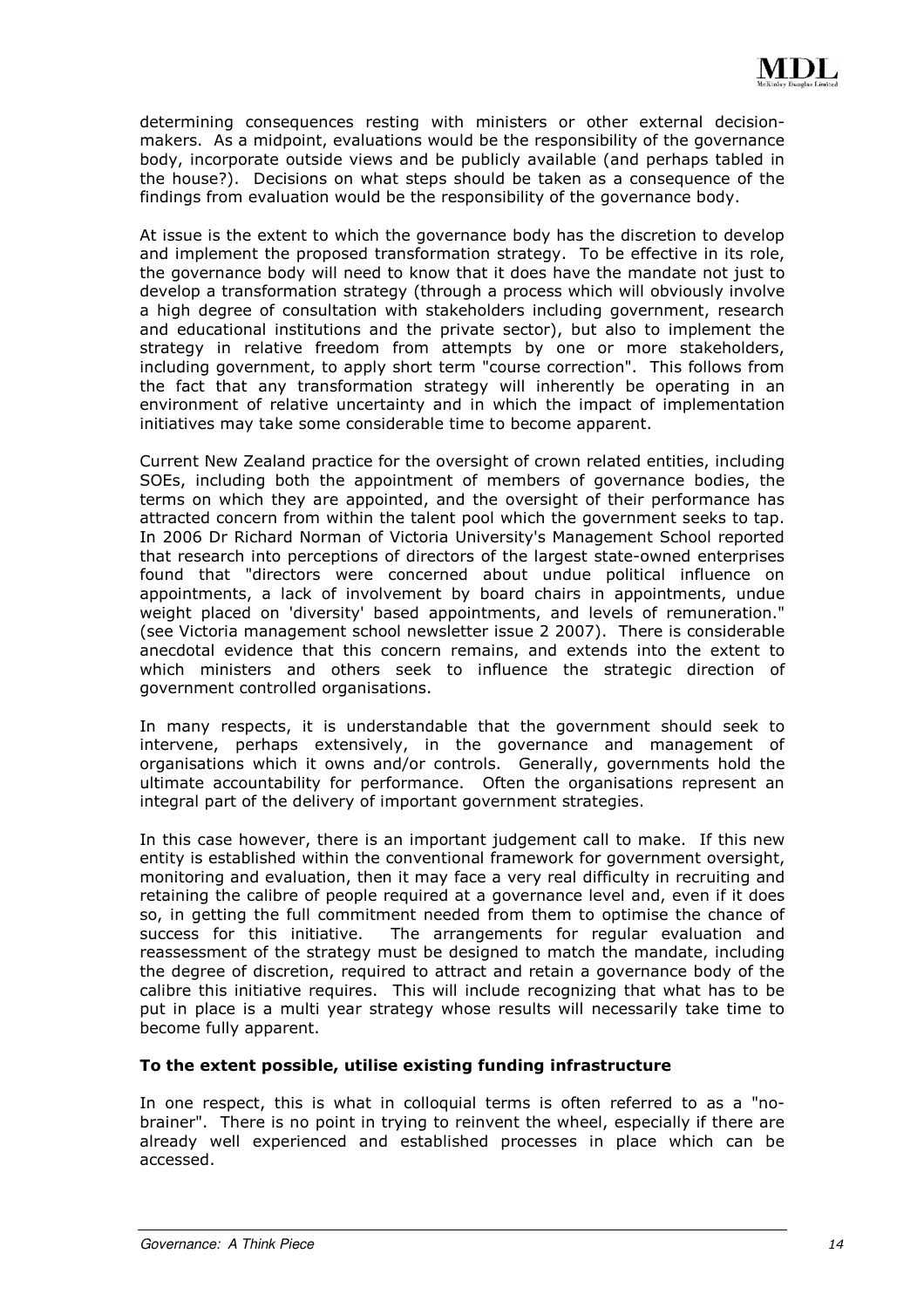However, the matter is not quite as simple as that. The governance body needs to have the discretion to determine how best to implement the initiatives it wishes to put in place. It is at least theoretically possible it may conclude that part of the problem it is seeking to remedy is the way that existing funding mechanisms have worked in practice. It should be free to make that judgement, and act on it, should it wish to do so.

This is another matter which goes to the ultimate accountability of the governance body for delivering on its mandate. Notwithstanding the comments in the previous paragraph, it is good sense that as a matter of principle the new entity should use existing mechanisms where appropriate. From an accountability perspective, though, the new entity must be free to use what it regards as the best processes to achieve the outcomes it seeks. If there were any sense that it was being compelled to use one or more existing mechanisms, at least two consequences would flow:

- $\triangleright$  Its natural response to any shortcomings in performance would be to blame the funding mechanism and its lack of discretion to choose an alternative.
- $\triangleright$  The funding mechanism itself would not face the necessary incentives for performance. If the new entity becomes, in effect, a captive client this reduces the incentive for the funding mechanism to ensure that, regardless of how it has previously acted, it makes every endeavour to genuinely understand what is required within this new activity and how best to deliver to meet the new entity's requirements.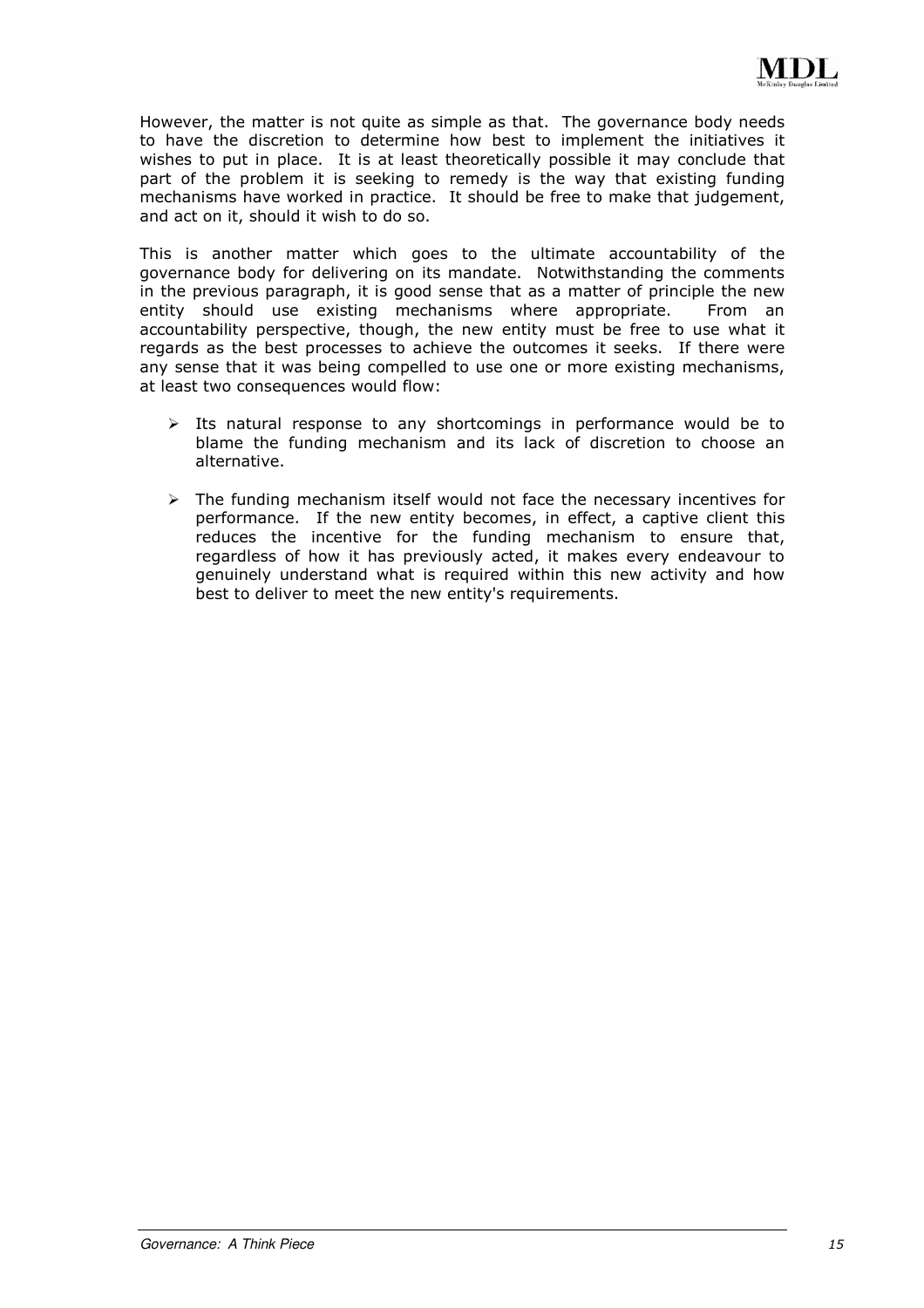#### PRINCIPLES FOR DESIGNING THE ORGANISATIONAL FORM

In this section we first look briefly at experience in the establishment of comparable organisations. We then look at the principles which should govern the establishment of the organisational form for this initiative. We assume that two separate set of principles will be involved. The first is principles for design of the organisational structure (constitution) itself. The second is the principles governing the mandate which the organisation will be given by government. This may be in the form of a government policy statement. It may be in the form of a preamble to the constitution of the organisation, setting out the government's desired but non-binding guidance for its operation.

#### Comparable experience

The establishment of the proposed organisational form does have two recent parallels internationally. These are the creation, respectively, of the Science Foundation of Ireland and of the Qatar National Research Fund. Both have placed an emphasis on creating high-calibre boards drawn from leaders of the research and business communities not just domestically but internationally.

The Science Foundation of Ireland is set up as a statutory agency with ministerial accountability, but with a substantial degree of discretion vested in the board. There appears a strong recognition of the importance of creating an environment in which high-calibre individuals are prepared to make a significant commitment. There is though a qualitative difference from the current proposal, which makes ministerial oversight less of a problem. This is that the principal mission of the foundation is to develop research capability within Ireland. Its strategic plan for 2004-2008 expresses this as:

Since research competitiveness depends above all on great research skill and energy, SFI invests primarily in the target fields that ensure Irish institutions are able to retain talented scientists and engineers within the country, attract them from around the world, and develop new scientists and engineers with strong research skills. SFI also helps build new centres and institutes of excellence, and ensures that researchers have the equipment, laboratories and other infrastructure essential to a world-class research environment in the priority areas.

The present proposal with its emphasis on economic transformation has a broader focus, and one which requires a higher degree of discretion in the development of strategy and implementation. To put it another way the "degrees of freedom" required for effective governance are somewhat greater.

There also qualitative differences with the Qatar National Research Fund. Although in one sense it is a national fund, funded by a government, the nature of the government makes the fund and its parent, the Qatar National Foundation, more akin to a private foundation. In terms of structure, rather than being given an independent board as recommended by RQPI, it is instead a unit within the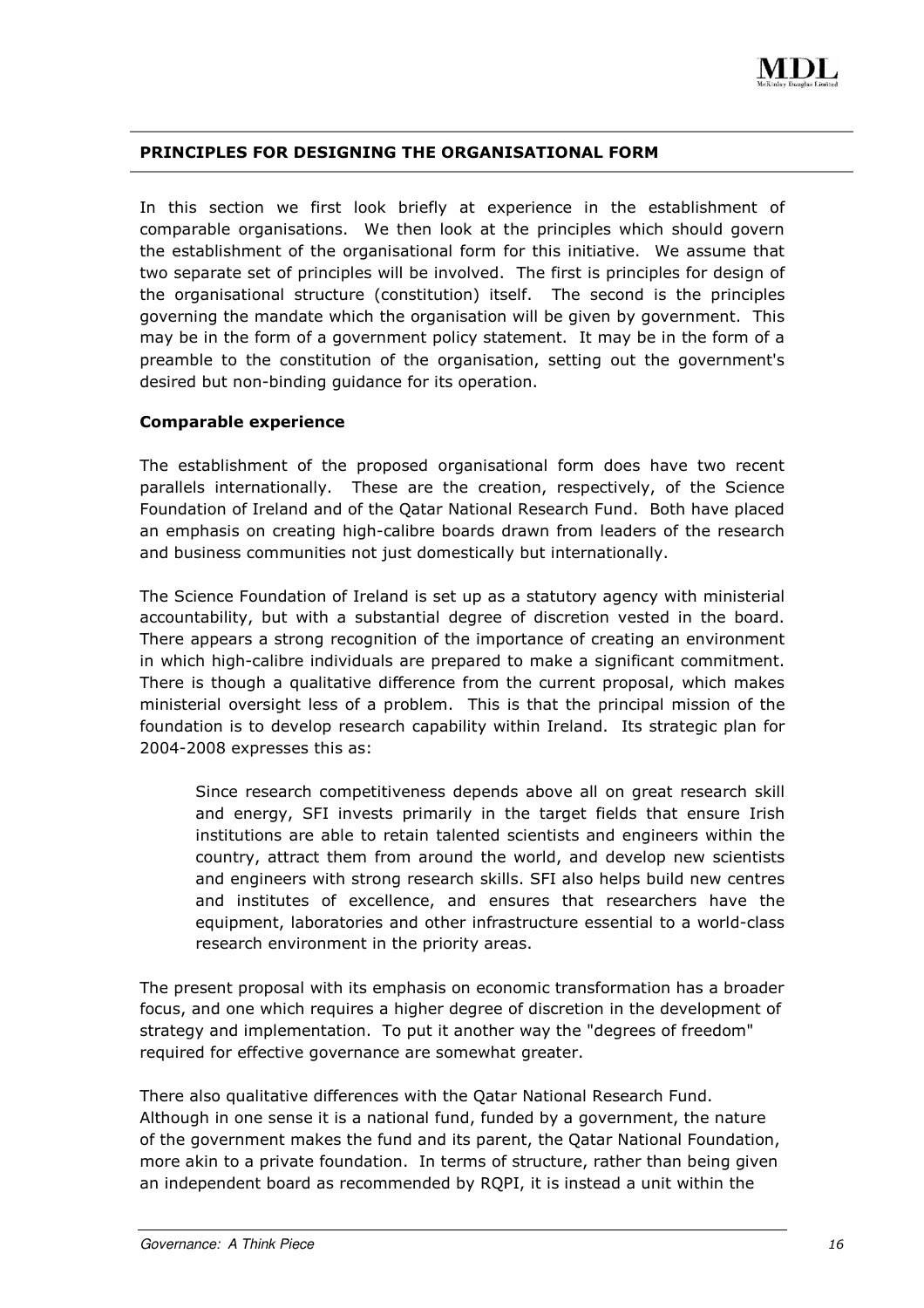parent organisation but again, the parent organisation board encompasses a range of highly capable people with a strong element of international experience.

In developing its recommendations for the establishment of the Qatar National Research Fund, RQPI undertook a review of characteristics of well performing grantmaking boards especially in a research environment (the majority of these were actually the boards of major American foundations, but the basic principles apply to other structures undertaking a similar role). Its overview of comparable organisations led it to strongly support the concept of the principle of "active engagement" by the board as basic to structuring the governance arrangements. It had this to say of the research and experience it surveyed:

Further elaborating on the principle of active engagement, the surveyed CEOs saw the most effective boards as "meeting more frequently and spending more time on foundation business outside of scheduled board meetings" and "substantially more involved in assessing the foundation's social impact, contributing subject-specific expertise, and developing the foundation's strategy" (Buchanan, 2004, p. 3). The report concluded, "Boards that are perceived as most effective by their CEOs are highly proactive and deeply engaged in guiding and evaluating the substantive work of the foundation" (Buchanan, 2004, p. 3).

However, the call for active engagement is not a call for micromanagement. The CEP report notes that "the data . . . seem to reflect a broader shift in the expectations of board governance from addressing basic 'operational' aspects, such as approving grant dockets or reviewing investments, toward the more substantive issues of policy, strategy, and social impact" (Buchanan, 2004, p. 13).

#### Organisational design principles

- 1. The Irish experience and the Rand-Qatar work support the proposition that the first principle for the design of the new organisational form should be that of creating a context which will attract high performing individuals who will embrace the principle of active engagement. In practice, this carries requirements with it:
- $\triangleright$  A preparedness to look widely, including internationally (especially given the international and market focused vision), to recruit the best possible combination of skills, experience and networks.
- $\triangleright$  A willingness to "meet the market" in terms of rewarding members of the governance body. This would be a departure from the current practice for remunerating appointees to the boards of Crown related entities but will be a condition precedent to attracting the right mix and calibre of people and securing their full commitment.
- 2. The provisions in the constitution for the appointment and reappointment of members of the governing body should be explicit that the overriding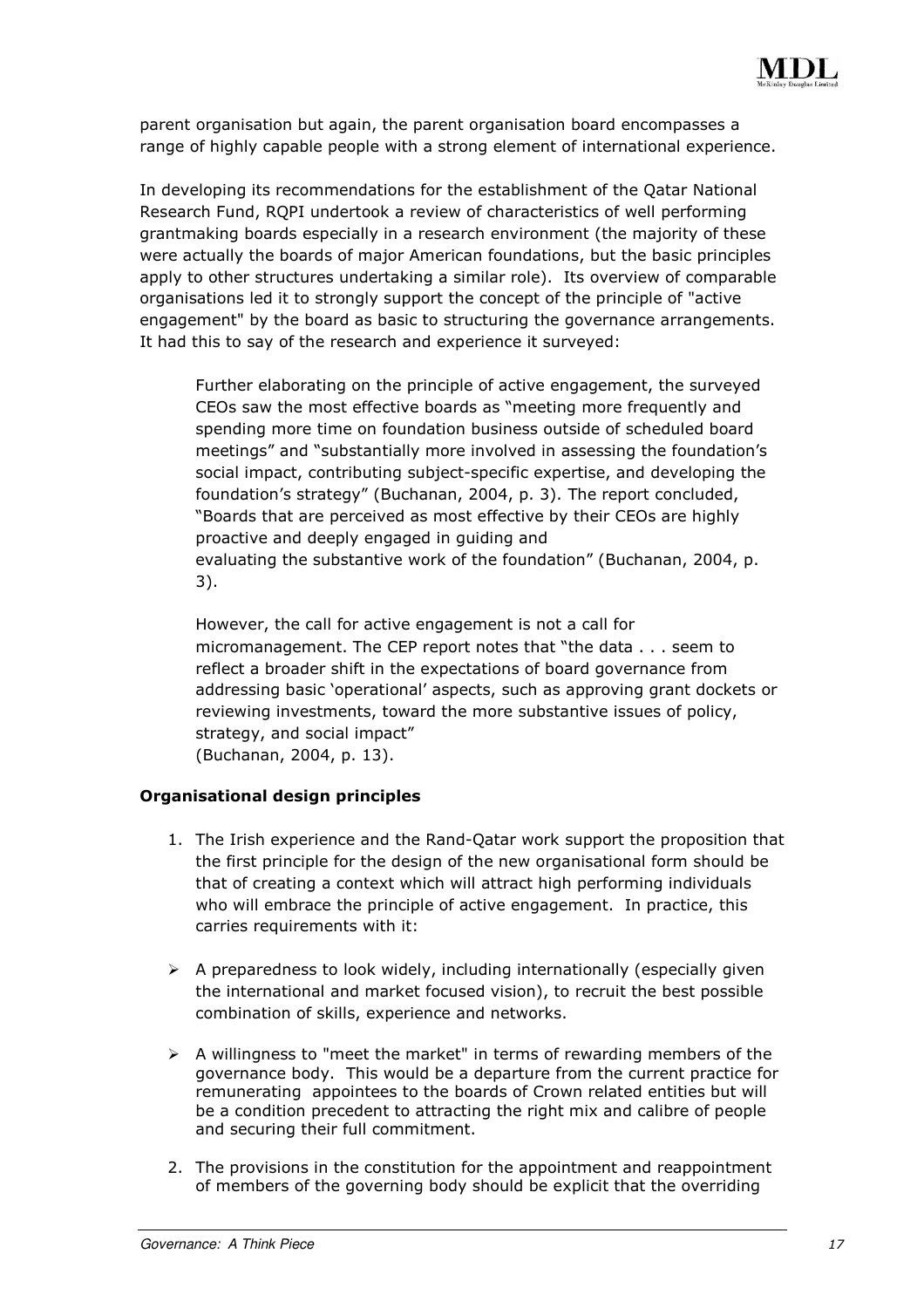principle for appointment is "fitness of purpose" designed around the scale of the task and the international and market focused orientation of the proposed transformation. The one exception is that, given the nature of the government involvement, it is appropriate that one senior public servant should be appointed by virtue of the position which he or she holds. Ideally that would be a senior adviser to the responsible minister. Given the scale of government funding, it seems inevitable that the responsible minister will take the lead role in the appointment process, but there should be an obligation on the Minister to work with representatives of other key stakeholders, perhaps chosen from industry organisations, in seeking a consensus on selecting individuals who best match the stated criteria for membership of the governing body.

- 3. The reporting, accountability, monitoring and evaluation requirements must support the necessary "degrees of freedom" to give the board of the new organisation in the confidence and certainty that they can develop and implement a transformational strategy which may take some years before its full impact is apparent. It will be important to avoid the perceived risk of short-term "course correction" by external stakeholders if the right calibre of people are to be attracted.
- 4. The organisation itself should be a separate legal entity with full body corporate status and powers. The exact nature is a matter for the government's legal advisers to determine. If the stated principle on reporting, accountability, monitoring and evaluation is to apply the organisation will need to be exempt from much of the Crown Entities Act.
- 5. The mandate, and the structural arrangements for the new organisation, should both explicitly recognize it will be taking a multi-year focus. This includes ensuring that it has the necessary "degrees of freedom" to develop and implement a strategy which will take some years to deliver its full results. The Industrial Development (Science Foundation Ireland) Act 2003 provides a loose parallel for what could be included in the constitution on the development of a strategic plan. It provides:

**23.**—(1) As soon as practicable and after the establishment day, and thereafter within 6 months before each fifth anniversary of the establishment day, the Foundation shall prepare and submit to the Minister a plan (in this section referred to as a ''strategic plan'') for the ensuing 5 year period.

(2) A strategic plan shall—

(a) comprise the key objectives, outputs and related strategies, including use of resources, of the Foundation,

 $(b)$  be prepared in a form and manner in accordance with any directions issued from time to time by the Minister, and (c) have regard to the need to ensure the most beneficial, effective and efficient use of resources of the Foundation.

(3) The Minister shall, as soon as practicable after a strategic plan has been submitted to him or her under subsection (1), cause a copy of it to be laid before each House of the Oireachtas.

(4) The Foundation shall prepare and submit to the Minister by the end of each year a programme of the activities it proposes to carry out in the following year.

Consistent with the argument on "degrees of freedom" MDL would suggest omitting any requirement that the plan be prepared in accordance with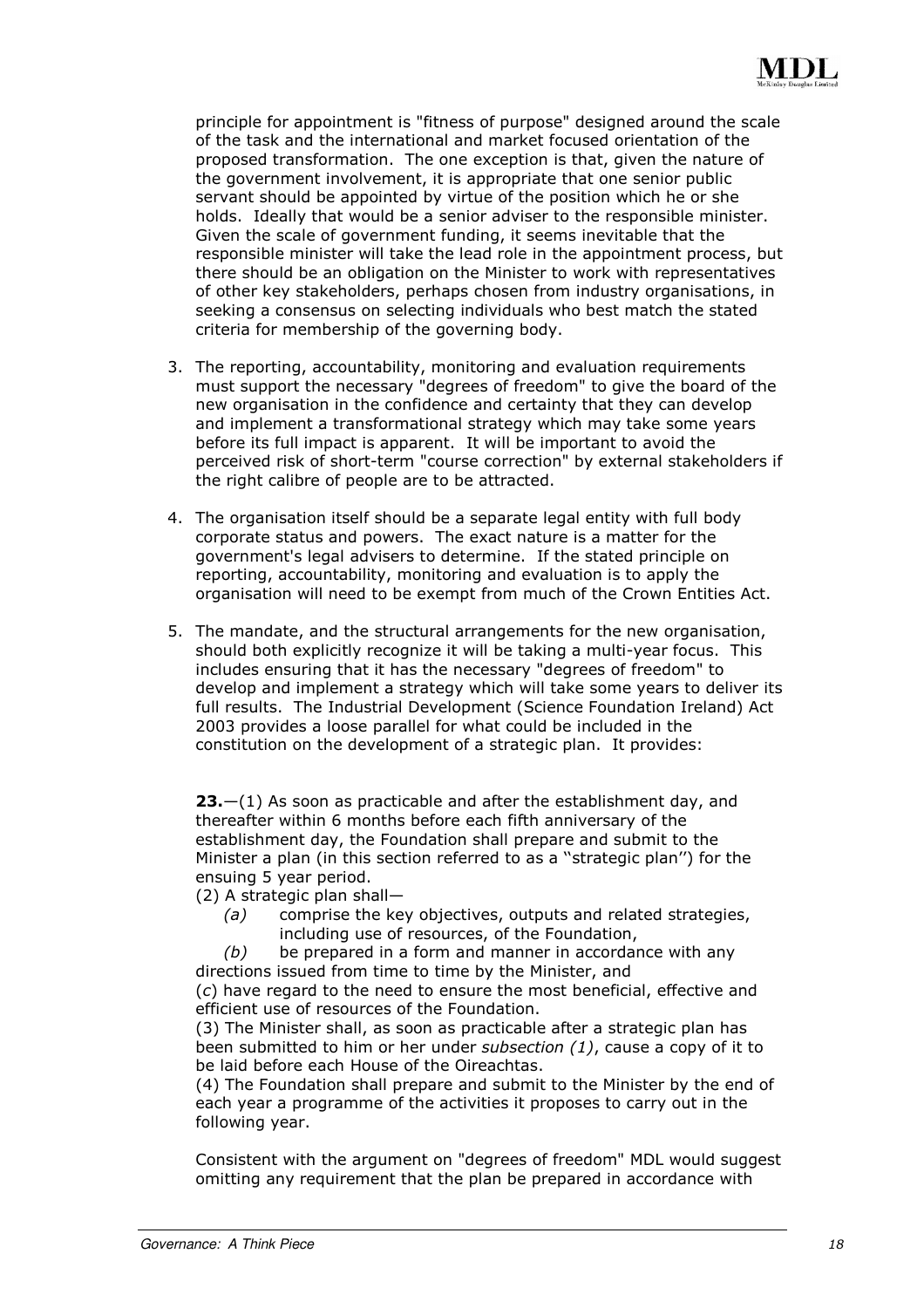directions issued by the Minister but provide for it to be made publicly available (subject to any issues of commercial confidentiality) and tabled in the house (recognizing that requirement may need to be elsewhere than in the constitution of the organisation).

6. The structural arrangements themselves should provide for regular evaluation and reassessment of the strategy and performance of the organisation. This should be done so as to be consistent with the "degrees of freedom" required for the development and implementation of a longterm transformational strategy. MDL would favour this being done by the organisation's constitution providing for regular evaluation and reassessment, to include provision for public input (including stakeholders) and for the resultant report or reports to be published (except to the extent that considerations such as commercial confidentiality prevent this). The organisation should also be required to publicly report its response to any recommendations including the actions taken to address them. MDL does not favour any requirement for ministerial direction or intervention being included in either the constitution, or any statutory arrangements for establishing the new organisation in order to emphasise that the governing body does have discretion to act. In the world of reality, this will not prevent government intervention if this is seen as essential. It will simply raise the barrier from what is usually the current case of ministers considering the political costs and benefits of giving a ministerial direction, or dismissing a board, to a new level of ministers needing to legislate or regulate in order to intervene. This would clearly be a departure from current practice, but is recommended because of the importance of giving a strong signal to potential appointees that the principle underpinning the establishment of this organisation is one of selecting the best people, giving them a mandate, and then giving them the freedom to get on and deliver against it.

#### Principles for mandate design

- 7. The new structure should have a mandate designed to give it the required discretion and "degrees of freedom".
- 8. The mandate should also emphasise the importance of collaborative working, whilst leaving it to the new organisation's discretion to determine exactly how it should implement that requirement. Separately, but within the principle of collaborative working, the mandate should avoid the suggestion that the new organisation's major collaborative relationships/investments may in some sense have been predetermined. The Cabinet paper suggests that there are already substantial promises of co-funding support from significant organisations in the food and pastoral sectors. This measure of support is undoubtedly welcome, but the new organisation's board must be free to determine whether or not taking up those expressions of support is the best or an appropriate means of implementing its transformational strategy (obviously there will be something of a presumption in favour of doing so but the point is to ensure that the board has freedom of judgement).
- 9. The mandate should include, as a statement of principle, that the new organisation will "aim for overall investment to be matched 1:1 between the public and private sectors" but with discretion to vary the funding mix project by project.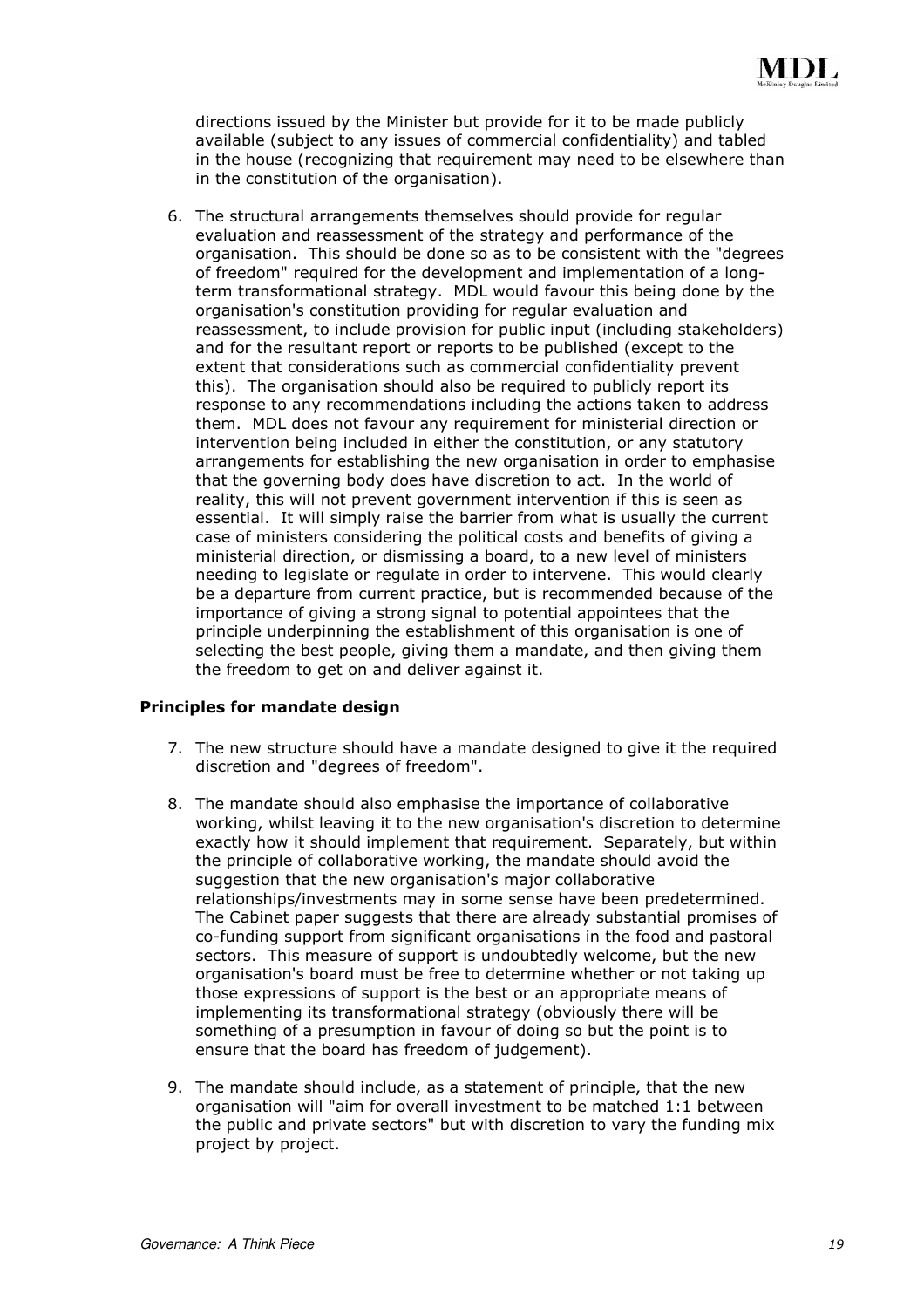- 10. The mandate should include a requirement that the new organisation put in place appropriate project governance, monitoring and reporting mechanisms with discretion to vary those depending on the needs of the individual case.
- 11. The new organisation should have the discretion to manage intellectual property rights, drawing on current best international practice, but in the best interests of New Zealand as it sees it.
- 12. The mandate should state as a principle the desirability of using existing funding and other infrastructure where, in the organisation's view, that was appropriate.
- 13. The mandate should acknowledge that, although there are significant expressions of support already in place, the governance body retains the discretion to determine whether or not, or to what extent and on what conditions , to take up those offers.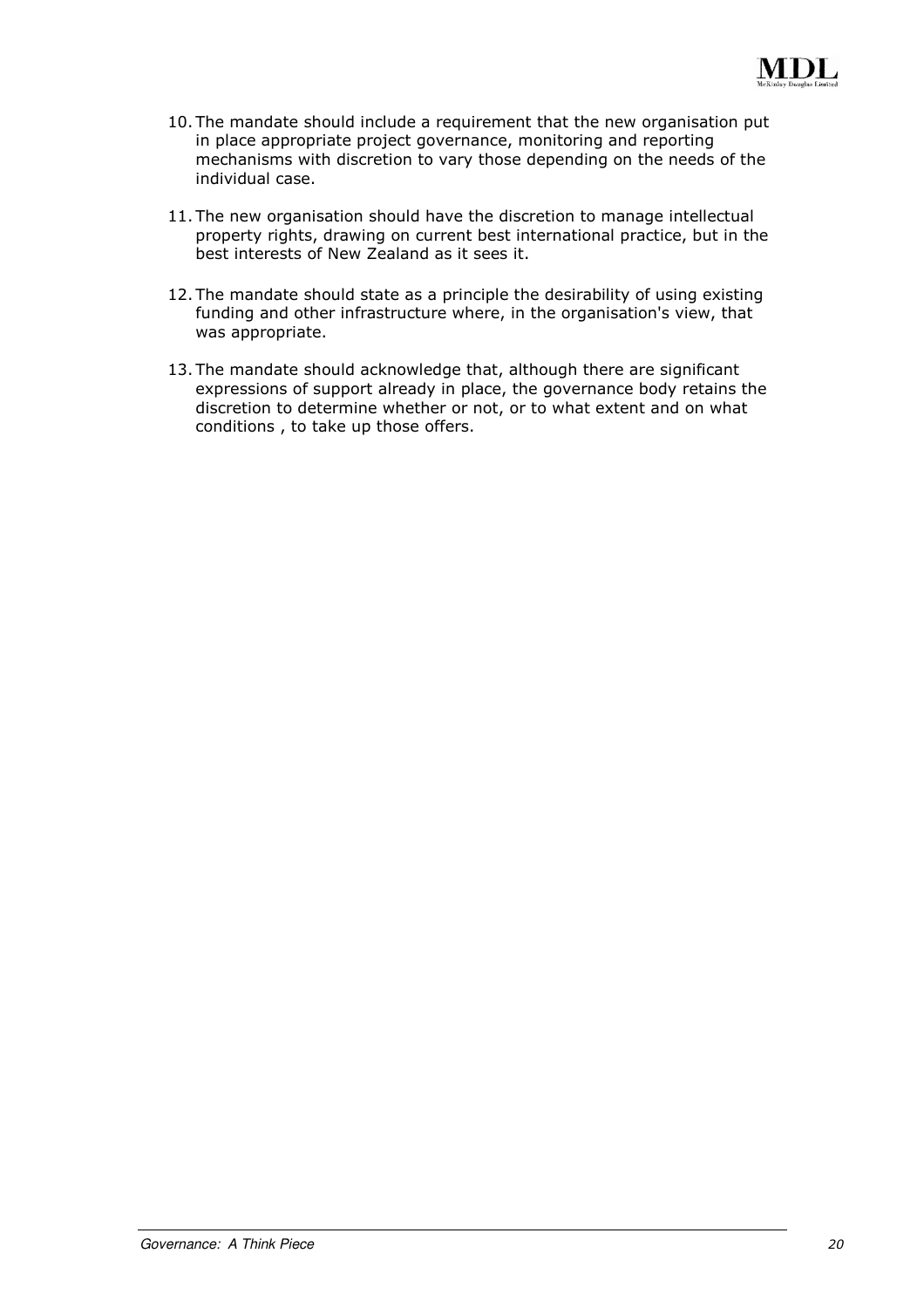

#### CONCLUDING REMARKS

This paper has been prepared as a think piece. It draws on the personal experience of MDL other some years of considering issues of governance and structure both generally and in respect of New Zealand's research funding and delivery mechanisms.

It reflects a view, developed through that experience, that it is virtually a precondition for effective transformational investment that those responsible for making investment decisions have a high degree of autonomy although coupled with transparency in terms of their operations. This is especially the case when the intention is to ensure that those responsible for the governance of the organisation are the best possible people for the job, fully committed to the organisation's success, and believe that they have the necessary "degrees of freedom" to develop both long-term strategy and long-term investment activity in an inherently uncertain environment.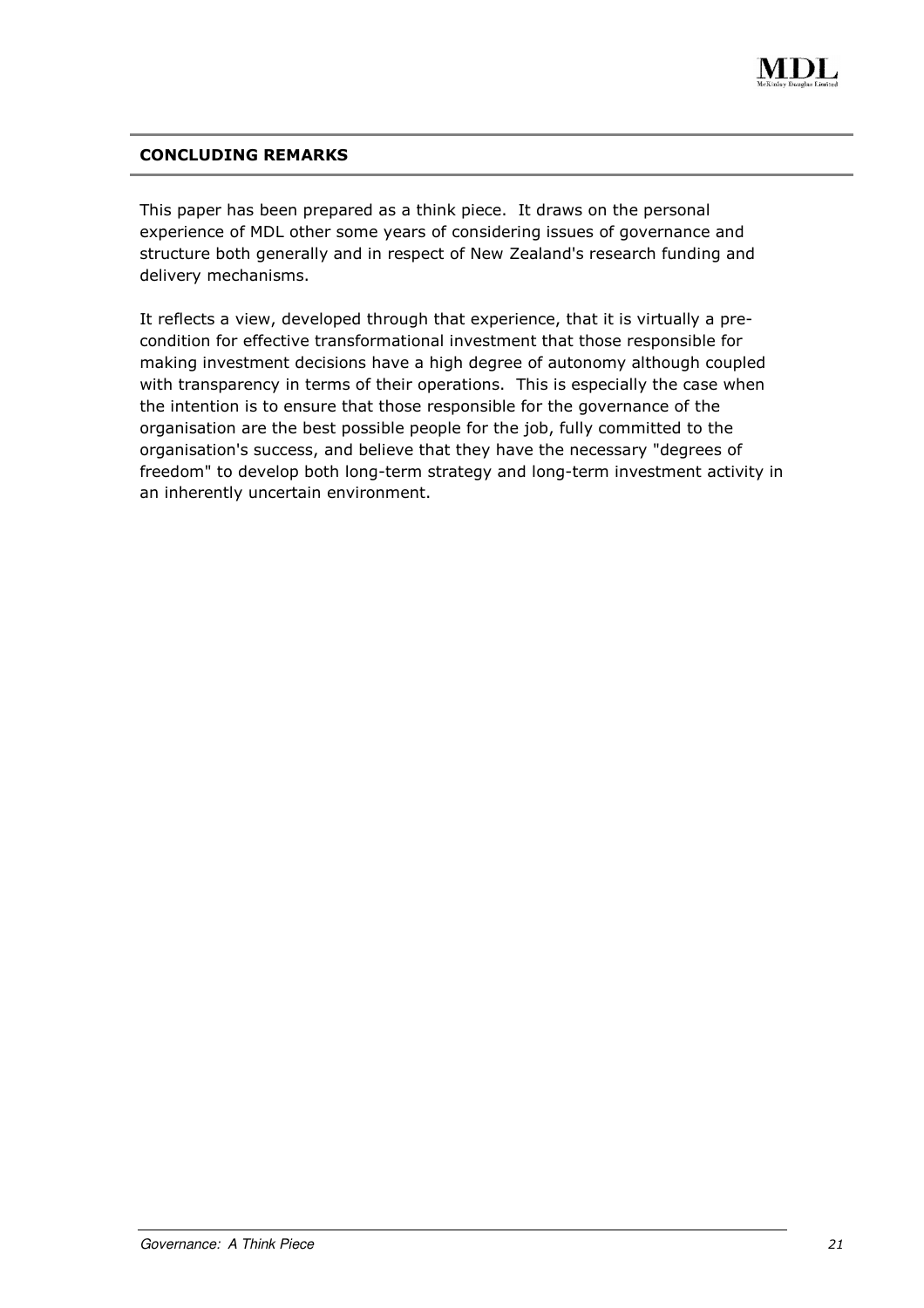#### REFERENCES

Bonaccorsi, Andrea (2005(a)) Search Regimes and the Industrial Dynamics of Science, paper presented to the PRIME General Conference Manchester, January 7-9 2005 (available on the web at http://www.primenoe.org/Local/prime/dir/Annual%20Conference/Prime%20Manchester%20B onaccorsi%20S2B%20text2.pdf.

-----------(2005(b)) Better Policies Versus Better Institutions in European Science, paper presented to the PRIME General Conference Manchester, January 7-9 2005 (available on the web at http://www.primenoe.org/Local/prime/dir/Annual%20Conference/Prime%20Manchester%20Bonacc orsi%20S2B%20text1.pdf

----------- (2007), explaining poor performance of European Science: institutions versus policies, Science and Public policy, Vol 34 No.5 303-316

Commission of the European Communities (2003), Investing in Research: An Action Plan for Europe, communication from the Commission (available on the web at europa.eu.int/comm/research/era/3pct/index\_en.html).

------------------(2002), The European Research Area: Providing New Momentum: Strengthening – Reorienting – Opening up New Perspectives, communication from the Commission (available on the web at europa.eu.int/comm/research/era/pdf/era-newmomentum\_en.pdf)

------------------- (2007), the European Research Area: New Perspectives, a Green Paper on the web at http://ec.europa.eu/research/era/consultationera\_en.html#greenpaper

Davies, J. S.(2003), Partnerships versus regimes. Journal of Urban Affairs Vol 25 No. 3 253–69.

Dunphy, S.M. and Herbig, P. (1994), "Comparison of innovative capabilities among the Anglo-American countries: the case for structural influences on innovation", Management Decision, Vol. 32 No. 8, pp. 50-6.

Goh, A.L.S. (2005), Promoting innovation in the aid of industrial development: the Singaporean experience, the International Journal of public sector management, Vol 18 No. 3, 216-240

Griffith, R. (2007) Technology, productivity and public policy, Fiscal Studies, Vol 28 No.3, 273-291

- Kay, J and Silberston, A (1995) Corporate Governance, National Institute Economic Review 153: 84-98.
- Lach, Saul and Schakerman, Mark (2003) Incentives and Invention in Universities, National Bureau of Economic Research Working Paper No.9727.
- Learmount, Simon (2002) Theorising Corporate Governance: New Organisational Alternatives, ESRC Centre for Business Research, University of Cambridge Working Paper No. 237.
- Ling, T. (2002), Innovation; Lessons from the Private Sector. Paper prepared for the National Audit Office, London on the web at http://www.nao.org.uk/publications/nao\_reports/02-03/innovation.pdf